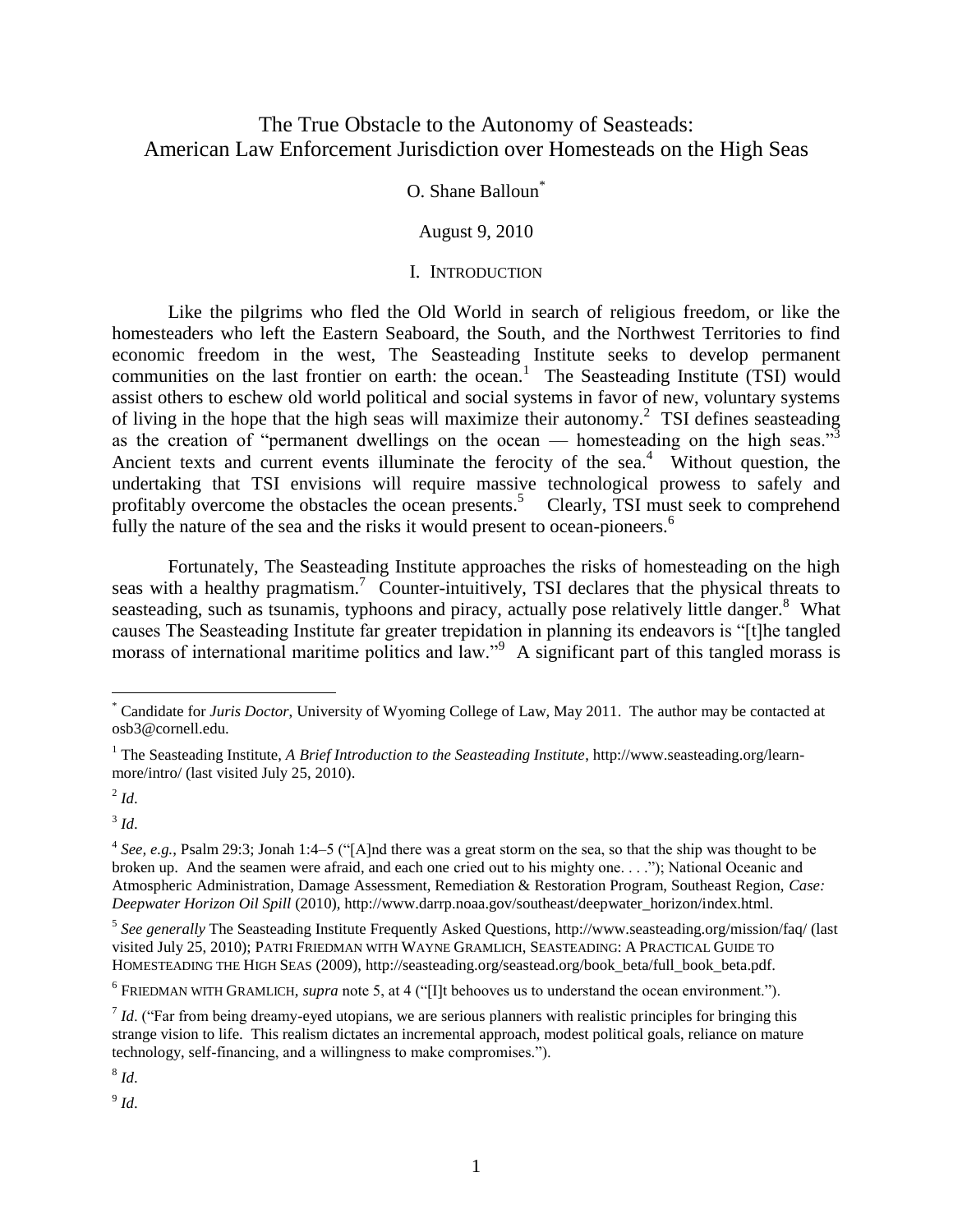American admiralty and maritime law.<sup>10</sup> Thus, a pragmatic assessment of TSI's legal obstacles must include an analysis of potential obligations and liabilities under United States criminal law in admiralty, because the United States exercises broad power over the high seas.<sup>11</sup>

United States federal courts derive their exclusive subject-matter jurisdiction over admiralty and maritime cases from the Constitution and the Judiciary Act of  $1789$ <sup>12</sup> For federal jurisdiction to attach to a case in admiralty the underlying wrong must occur or be located on navigable waters (the locality test), and it must substantially relate to traditional maritime activity (the maritime activity test).<sup>13</sup> Navigable waters comprise the high seas as well as the lakes and navigable rivers of the United States.<sup>14</sup> While the definition of navigable waters is inherently complex due to the use of various idiosyncratically different notions of navigability throughout United States law, the locality test for admiralty jurisdiction with respect to seasteads should rarely be at issue, because seasteading ultimately will be an oceanic endeavor.<sup>15</sup>

Whether a case bears a substantial relationship to maritime activity (also described as maritime "flavor" or a "nexus to maritime activity"), is a question subject to "criteria  $\ldots$  so imprecise as to defy description by either a formula or an objective standard."<sup>16</sup> Historically, commercial shipping has constituted prototypical maritime activity.<sup>17</sup> In fact, before the Supreme Court's decision in *Foremost*, some practitioners considered commerce to be a necessary prerequisite to the attachment of admiralty jurisdiction.<sup>18</sup> The *Foremost* Court,

<sup>16</sup> Molett v. Penrod Drilling Co., 826 F.2d 1419, 1426 (5th Cir. 1987).

 $\overline{\phantom{a}}$ <sup>10</sup> See infra notes 59–60, 90–198 and accompanying text.

<sup>11</sup> *See supra* notes 7–10 and accompanying text; *infra* notes 104–98 and accompanying text.

<sup>&</sup>lt;sup>12</sup> U.S. Const. art. III, § 2, cl. 1. ("The judicial power shall extend  $\dots$  to all cases of admiralty and maritime jurisdiction.‖); 28 U.S.C. § 1333; *see also* Romero v. Int'l Terminal Operating Co., 358 U.S. 354, 359–81 (1959) (broadly discussing the history and nature of federal admiralty and maritime jurisdiction).

<sup>&</sup>lt;sup>13</sup> Executive Jet Aviation, Inc. v. Cleveland, 409 U.S. 249, 268 (1972).

<sup>&</sup>lt;sup>14</sup> Foremost Ins. Co. v. Richardson, 457 U.S. 668, 672 (1982) ("assuming the propriety of [admiralty] jurisdiction merely because the accident occurred on navigable waters"); *id.* at 682 (Powell, J., dissenting) (noting that navigable waters include an immense number and type of water bodies); The Daniel Ball, 77 U.S. (10 Wall.) 557 (1870) (holding that the navigable waters of the United States include rivers that are navigable in fact); Fretz v. Bull, 53 U.S.  $466, 468$  (1851) ("The constitutional jurisdiction  $\dots$  in admiralty  $\dots$  was extended to the lakes and navigable rivers of the United States.‖); The Propeller Genesee Chief v. Fitzhugh, 53 U.S. 443, 452, 454 (1851) (presuming admiralty jurisdiction over the high seas, noting that the English common law tidewater doctrine, which limited admiralty to waters in the ebb and flow of the tide, was arbitrary, and extending U.S. admiralty jurisdiction to include lakes and inland rivers); *see also* U.S. v. Smith, 18 U.S. (5 Wheat.) 71 (1820) (discussing the application of the common law notion of felonies to the jurisdiction of the federal courts in criminal admiralty over the high seas).

<sup>15</sup> THOMAS J. SCHOENBAUM, ADMIRALTY AND MARITIME LAW § 1–3 (West 4th ed. 2004). *See generally* FRIEDMAN WITH GRAMLICH, *supra* note 5. *But see* The Seasteading Institute Annual Report 2008 6, http://seasteading.org/files/annualreportfinal.pdf (describing the near-term use of "calm waters" for recreational seasteading in events to promote oceanic seasteading); Ephemerisle, http://www.ephemerisle.org (last visited July 25, 2010) (The now-canceled Ephemerisle 2010, a recreational seasteading event, was slated to occur in the Sacramento River Delta, part of the navigable waters of the United States).

 $17$  Sisson v. Ruby, 497 U.S. 358, 362 (1990) ("protecting commercial shipping is at the heart of admiralty jurisdiction").

 $18$  *See* 457 U.S. at 674–75 ("Although the primary focus of admiralty jurisdiction is unquestionably the protection of maritime commerce, petitioners take too narrow a view of the federal interest . . . [and] ignore[] the potential effect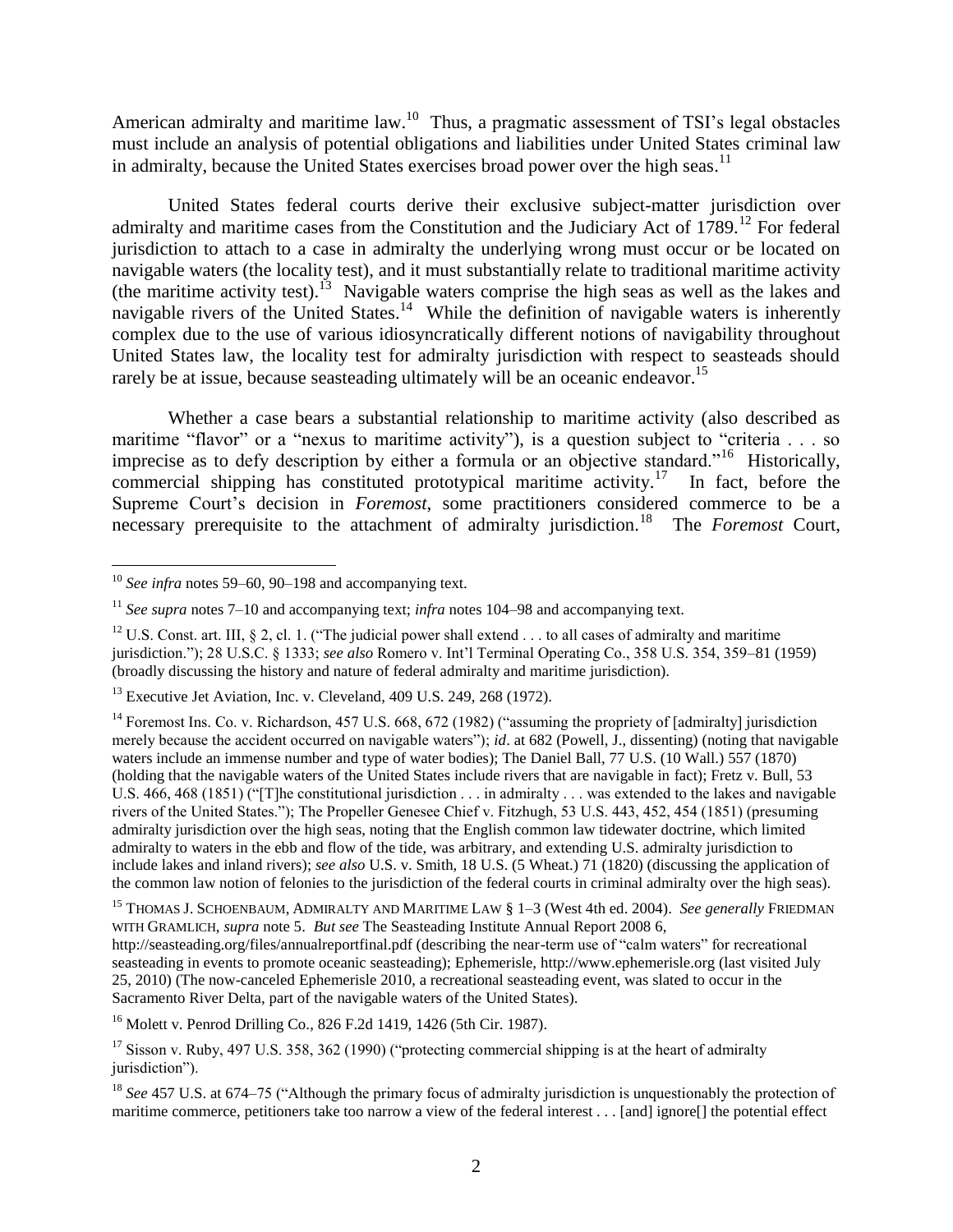however, citing a traditional maritime concern in navigation of boats, explicitly held admiralty jurisdiction to cover events that may bear only an indirect, "potential [ly] disruptive," relationship to commerce for the sake of uniform treatment of vessels and parties on navigable waters.<sup>19</sup> The Supreme Court has also stated its belief that where different parties are engaged in "similar types" of activity,‖ its holdings in *Executive Jet* and *Foremost* should be sufficient to resolve the maritime nexus question. $2^{20}$ 

There is another element of admiralty jurisdiction, namely whether the case involves a *vessel*; it is so fundamental an element that federal case law either implicitly assumes admiralty jurisdiction because a vessel is present and expressly denies jurisdiction if it finds the case bears no relationship to a vessel.<sup>21</sup> A vessel includes "every description of watercraft or other artificial contrivance used, or capable of being used, as a means of transportation on water.<sup>22</sup> Broadly, vessels comprise "all navigable structures intended for transportation" even if a structure's primary purpose is not for transportation or even if the structure is not moving at the time of the relevant event.<sup>23</sup> A vessel does not have to move with its own motive power.<sup>24</sup> On the other

<sup>21</sup> *See, e.g.*, *Executive Jet*, 409 U.S. at 261 (citing The Crawford Bros. No. 2, 215 F. 269, 271 (W.D. Wash. 1914) (the federal court declined to assume admiralty jurisdiction because an airplane was not a maritime vessel)); Rodrigue v. Aetna Casualty & Surety Co., 395 U.S. 352, 355 (1969) (admiralty law applies to structures that are vessels); Romero, 358 U.S. at 358 (discussing whether a husbanding agent retained operation and control over the vessel), Seas Shipping Co., Inc. v. Sieracki, 328 U.S. 85, 87 (1946) (principally asking whether a ship owner owes an obligation of seaworthiness to a stevedore); S. Pac. Co. v. Jensen, 244 U.S. 205 (1917) (discussing whether an injury occurring on the gangway bore sufficient nexus to a vessel for admiralty jurisdiction to attach); The Hamilton, 207 U.S. 398 (1907) (holding that a fund for liability for a vessel's crew was in admiralty).

 $^{22}$  1 U.S.C. § 3.

<sup>23</sup> Stewart v. Dutra Constr. Co., 543 U.S. 481, 497 (2005); Cope v. Vallette Dry Dock Co., 119 U.S. 625, 629 (1887).

 $\overline{a}$ of noncommercial maritime activity on maritime commerce.‖); *id.* at 681 n.5 (noting that whether maritime activity included noncommercial activity was a question of first impression for the Court).

<sup>&</sup>lt;sup>19</sup> *Id.* at 674–75 (a collision between two pleasure boats is sufficient to invoke federal admiralty jurisdiction).

<sup>&</sup>lt;sup>20</sup> *Sisson*, 497 U.S. at 366 n.4. The lower circuits do not seem to share the Supreme Court's confidence about what constitutes maritime flavor, at least when the "relevant entities" are *not* engaged in similar activities. *See supra* note 16 and accompanying text; *Sisson*, 497 U.S. at 366 n.4. The Fifth Circuit has interpreted *Foremost* and *Executive Jet* to mandate a three-part inquiry to determine a case's maritime flavor. *Molett*, 826 P.2d at 1426 (evaluating maritime flavor is via a measurement of impact on shipping and commerce, a determination of whether a case requires a uniform national rule and a determination of whether the case requires admiralty expertise). In addition, the Fifth Circuit believed it was simultaneously justified to use a four-part test for maritime nexus it previously developed, because the Supreme Court had declined to review its decision in *Kelly v. Smith*. *Id.* (citing 485 F.2d 520, 525 (5th Cir. 1973) (the four factors to determine maritime nexus comprise "the functions and roles of the parties; the types of vehicles and instrumentalities involved; the causation and the type of injury; and traditional concepts of the role of admiralty law.‖), *cert. denied*, 416 U.S. 969 (1974)). While the Fifth Circuit seemingly has incorporated a seven-factor test for maritime flavor, the First, Fourth, Ninth and Eleventh Circuits have more closely followed the Fifth Circuit's original four-factor test in *Kelly* than the Supreme Court expected. *See Sisson*, 497 U.S. at 366 n.4; Jerome B. Grubart, Inc. v. Great Lakes Dredge & Dock Co., 513 U.S. 527, 544 (1995). Meanwhile, the Second Circuit has narrowly and faithfully applied the Supreme Court's language, but the Seventh Circuit has held fast to the idea that activity must be commercial or involve navigation to have maritime flavor. *Sisson*, 497 U.S. at 366 n.4. If maritime nexus is at issue in a case involving wrongdoing at or near a seastead, the lack of clarity surrounding maritime flavor and the inconsistency among the circuits makes it difficult to predict whether American courts will retain jurisdiction over a particular event. *See also supra* notes 16–19 and accompanying text.

<sup>24</sup> *See* Nelson v. U.S., 639 F.2d 469, 473 n.4 (9th Cir. 1980) (implying that a barge is a vessel); Offshore Co. v.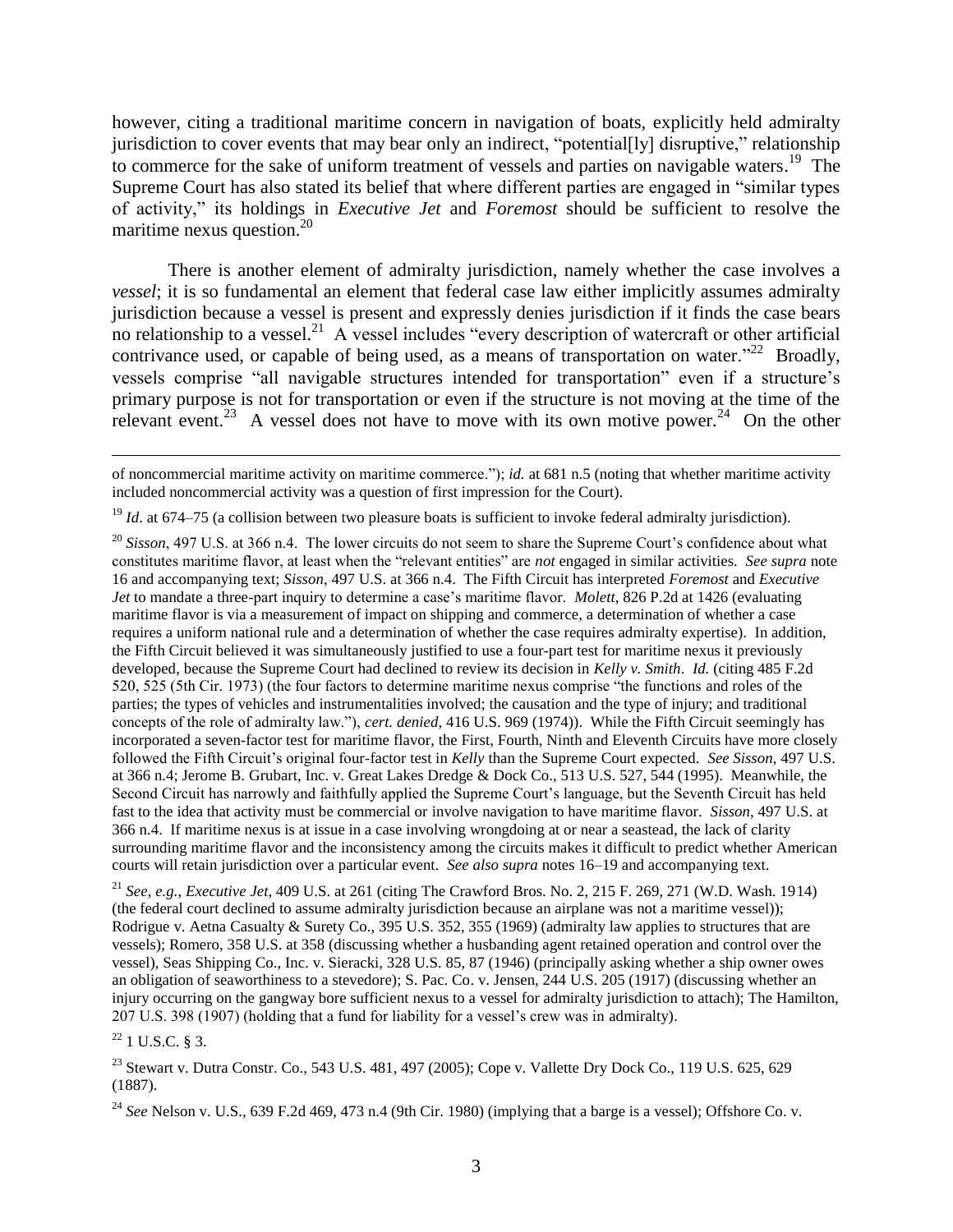hand, structures permanently attached to the land, either over or underwater, are generally not vessels unless they serve as navigational aids.<sup>25</sup> Moreover, permanent structures that are tantamount to artificial islands are not vessels and do not invoke admiralty law.<sup>26</sup>

This is good news for seasteads that would employ stationary platform or underwater designs.<sup>27</sup> Once seasteads are constructed and attached or anchored to the seabed, they largely would avoid United States admiralty jurisdiction, because they would not qualify as vessels.<sup>28</sup> Still, American admiralty jurisdiction may attach to vessels associated with fixed-location seasteads, such as shipping vessels owned or hired to manage supply chains of goods.<sup>29</sup>

Nevertheless, TSI has stated a preference for free-floating designs over fixed-position designs, because floatation allows for migration away from a particular location destabilized by a nation-state's claim over the area.<sup>30</sup> What TSI's initial analysis does not contemplate is that the broad definition of vessel in American maritime law is very likely to subsume any free-floating seastead.<sup>31</sup> Thus, assuming maritime flavor exists in a given circumstance, the United States could exercise jurisdiction over any free-floating seastead or related supply-chain vessel nearly anywhere over seventy-one percent of the surface of the earth.<sup>32</sup>

The United States' immense extraterritorial jurisdiction, however, is subject to important legal limits under international law.<sup>33</sup> The jurisdiction of a nation over a vessel in admiralty hangs on whether the vessel is registered with a country ("flagged"), whether the vessel is

<sup>25</sup> *See Rodrigue*, 395 U.S. at 359–60 (permanent structures erected primarily as navigational aids would invoke admiralty jurisdiction); Cleveland Terminal R.R. v. Steamship Co., 208 U.S. 316, 320–21 (shore docks, bridges, pilings, and piers are not vessels); *Cope*, 119 U.S. at 627 (comparing a dry-dock to a wharf or floating warehouse and holding that none are vessels in admiralty).

<sup>26</sup> *See Rodrigue*, 395 U.S. at 360; Terry v. Raymond Int'l, Inc., 658, F.2d 398, 405 (5th Cir. 1981). *But see* the Admiralty Extension Act, 46 U.S.C. § 740 (2010) (placing in admiralty cases of damage or injury caused by a vessel on navigable water even if the harm occurs on land).

<sup>27</sup> *See* FRIEDMAN WITH GRAMLICH, *supra* note 5, at 106–08, 120–22, 125 (assessing the design features and risks of underwater seasteads, stationary pillar platforms, tension leg platforms anchored to the seafloor, and used oil platforms).

<sup>28</sup> *See supra* notes 21, 26 and accompanying text.

 $\overline{a}$ 

<sup>29</sup> *See supra* notes 21–22 and accompanying text; *see also* FRIEDMAN WITH GRAMLICH, *supra* note 5, at 107, 138, 146, 164, 200 (discussing the advantages of shipping goods, energy and fuel sources, food, and waste to and from seasteads).

<sup>30</sup> FRIEDMAN WITH GRAMLICH, *supra* note 5, at 126; *see id.* at 109–16, 122–25 (contemplating the design features and risks of floating seasteads such as flotillas of sailboats, large tankers, floating platforms and small waterplane area twin hulls).

<sup>31</sup> *See supra* notes 21–26 and accompanying text.

<sup>32</sup> *See* The Encyclopedia of Earth, http://www.eoearth.org/article/ocean/ (last visited July 26, 2010); *supra* notes 14– 31 and accompanying text.

<sup>33</sup> SCHOENBAUM, *supra* note 15, at § 1–3 n.4; *see infra* notes 38–39 and accompanying text.

Robinson, 266 F.2d 769 (5th Cir. 1959) (a floating drilling platform, so long as it can still move, is a specialized vessel); McRae v. Bowers Dredging Co., 86 F. 344 (C.C. Wash. 1898) (a dredge is subject to maritime jurisdiction). Muntz v. A Raft of Timber, 15 F. 555 (C.C. La. 1883) (assuming admiralty jurisdiction attaches to salvage of a raft); *But see* Knapp, Stout & Co. v. McCaffrey, 177 U.S. 638, 643–44 (1900) ("T]he authorities, as to how far a raft is within the jurisdiction of admiralty, are in hopeless confusion").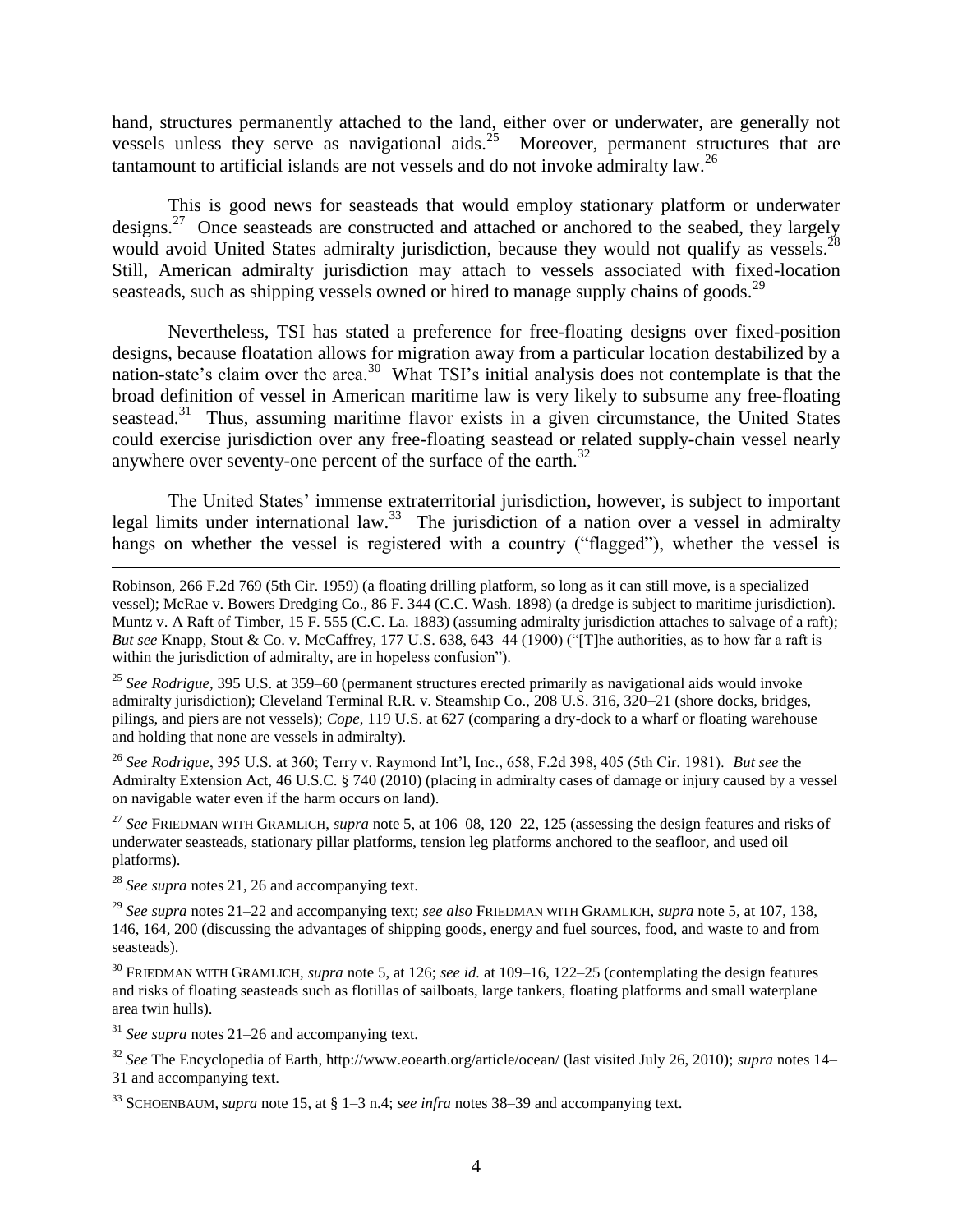domestic or foreign, and in which sea zone on the high seas the vessel is found.<sup>34</sup> The Seasteading Institute already understands that a seastead's location with respect to the differing sea zones and its registration status are paramount when considering how admiralty jurisdiction is likely to interfere with efforts to remain politically autonomous.<sup>35</sup> TSI also recognizes that certain types of activity are more likely to invite government interference than others.<sup>36</sup> The following analysis expounds the specific ways in which American criminal admiralty jurisdiction, subject to principles of international law, is likely to interfere with TSI's ideal of autonomous seasteads.<sup>3</sup>

#### II. BACKGROUND

### *A. The Principles of International Law Regarding Vessel Nationality & Registration*

Under longstanding principles of international law, seafaring nations provide administrative means of registration for vessels.<sup>38</sup> Vessels demonstrate their nationality of registration by flying the nation's flag while sailing the high seas.<sup>39</sup> Registered vessels become subject to the laws and regulations of those respective nations in exchange for the ability to fly their nations' flags and the state's protection.<sup>40</sup> A significant part of this protection is jurisprudential: a vessel on the high seas is generally subject to the exclusive jurisdiction of the state whose flag it flies.<sup>41</sup> Thus, international law prescribes that vessels flagged by one state should enjoy freedom on the high seas without interference from other states, save in exceptional circumstances.<sup>42</sup>

 $\overline{\phantom{a}}$ 

<sup>34</sup> *See infra* notes 38–109 and accompanying text.

<sup>35</sup> *See* FRIEDMAN WITH GRAMLICH, *supra* note 5, at 89–94 (briefly discussing the advantages and disadvantages of locating a seastead in the various sea zones and of registering vessels—or not—in various ways).

<sup>36</sup> *See id*. at 57–58, 87–88 & 213 (discussing the likelihood of government interference with respect to broadcasting, drug use, and other so-called "sin industries").

<sup>37</sup> *See infra* notes 38–278 and accompanying text.

<sup>38</sup> H. Edwin Anderson III, *The Nationality of Ships and Flags of Convenience: Economics, Politics, and Alternatives*, 21 TUL. MAR. L.J. 139, 143 (1996–97).

<sup>39</sup> *See* Anderson III, *supra* note 38, at 145; Dierdre M. Warner-Kramer and Krista Canty, *Stateless Fishing Vessels: The Current International Regime and a New Approach*, 5 OCEAN & COASTAL L.J. 227, 229 (2000).

<sup>40</sup> Anderson III, *supra* note 38, at 143.

<sup>&</sup>lt;sup>41</sup> United Nations Convention on the Law of the Sea, art. 92(1), Dec. 10, 1982, 133 U.N.T.S. 397 [hereinafter UNCLOS]; United Nations Convention on the High Seas, art. 6(1), Apr. 29, 1958, 13 U.S.T. 2313, 450 U.N.T.S. 82 [hereinafter HSC]; *see* Warner-Kramer and Canty, *supra* note 39, at 229 (discussing the floating territory doctrine, which holds that vessels are tantamount to a floating piece of territory of the flag state); *see also* David F. Matlin, Re-evaluating the Status of Flags of Convenience Under International Law, 23 VAND. J. TRANSNAT'L. L. 1017, 1022–23 & 1023 n.27 (1990–91) (explaining that a vessel's flag determines the exclusive jurisdiction over it under the floating territory doctrine, but also noting dissent by scholars who reject the floating territory principle for vessels in favor of the nationality principle, by which a nation retains jurisdiction over its nationals in spite of extraterritorial actions).

<sup>&</sup>lt;sup>42</sup> UNCLOS, *supra* note 41, at art. 87(1)–(2) ("Freedom of the high seas . . . comprises . . . freedom of navigation . . . to lay submarine cables and pipelines . . . to construct artificial islands . . . of fishing . . . of scientific research. . . . These freedoms shall be exercised by all States with due regard for the interests of other States.‖); Warner-Kramer and Canty, *supra* note 39, at 228 ("[N]o state has the right to prevent other states' vessels from using the high seas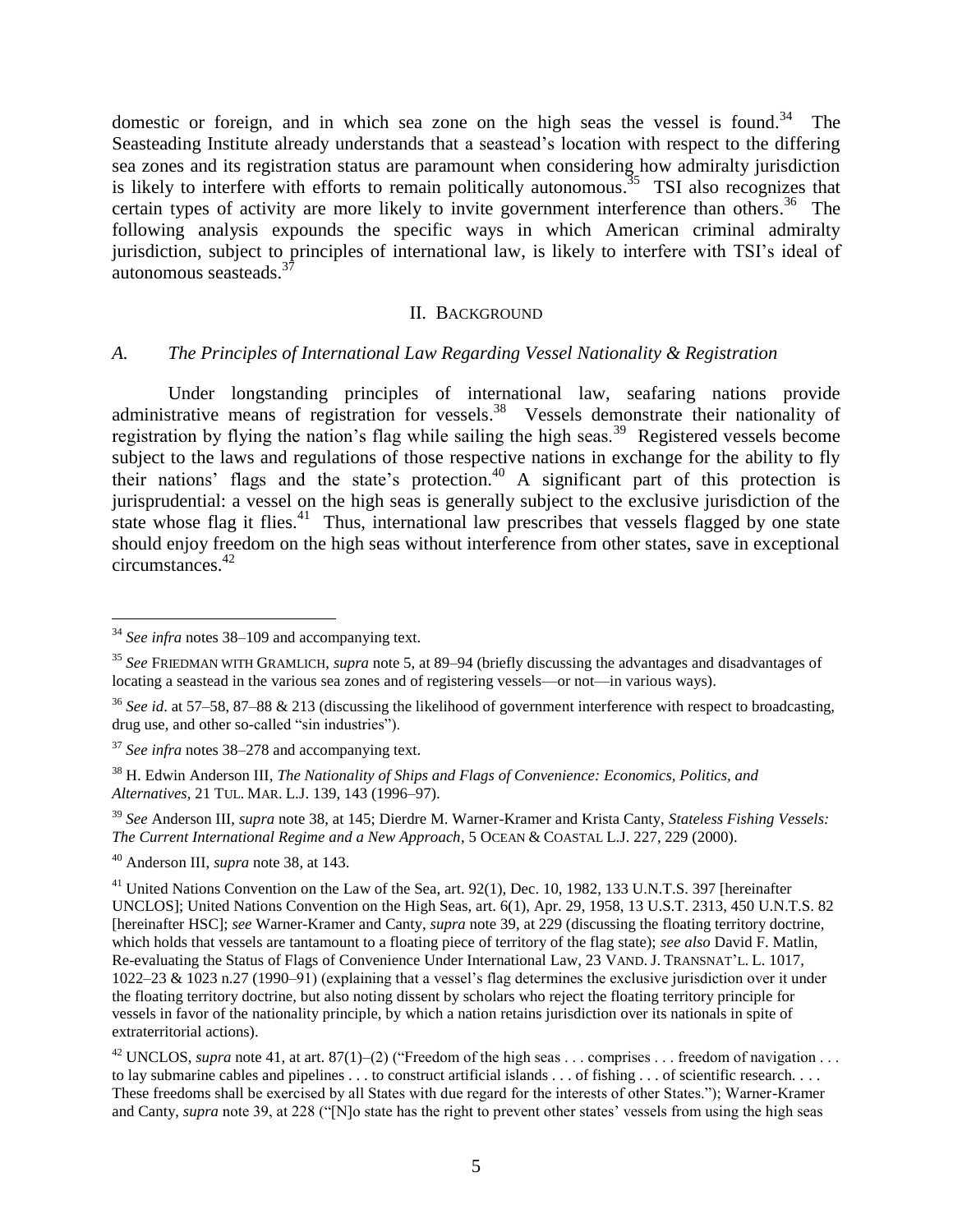The principle of non-interference, however, is subject to a more fundamental principle of standing under international law, namely that only states may bring legal action against states.<sup>43</sup> This principle keenly affects the practical ability of a vessel to sail the high seas without registering with a nation.<sup>44</sup> If a vessel is not registered, i.e., retains no nationality, there is no state to advocate for it inside the international legal system.<sup>45</sup> Therefore, unrelated nations have the practical ability to interfere with, i.e. search and seize, these so-called *stateless vessels* with impunity, because the vessels have no standing under international law to protest the interference.<sup>46</sup>

Moreover, if a vessel attempts to fly two different flags so as to impute to itself different nationalities during a voyage "according to convenience," or if the vessel switches its flag without actually changing the underlying registration or ownership, it may be treated as stateless.<sup>47</sup> Statelessness may be imputed if a vessel flies one flag but produces contradictory documents or no documents.<sup>48</sup> In this case, a state performing a search will contact the flag state; if the flag state acknowledges registration, the vessel will enjoy jurisdictional protection of the flag state, but if the flag state denies a vessel's registration or disavows the vessel, it becomes stateless.<sup>49</sup> A vessel also may be assimilated as stateless under the *Molvan v. Att'y-Gen. for* Palestine doctrine, if a nation does not recognize the state whose flag a vessel is flying.<sup>50</sup> Furthermore, a vessel that refuses to claim any nationality becomes stateless.<sup>51</sup>

International law subjects vessels sailing the high seas to the *right of approach*, which allows any nation's warship to approach and investigate a vessel for reasonable suspicion of

<sup>43</sup> *See* Matlin, *supra* note 41, at 1025.

<sup>44</sup> *See id.*

<sup>45</sup> *Id.*

<sup>46</sup> *See id*.; Warner-Kramer and Canty, *supra* note 39, at 230.

<sup>47</sup> UNCLOS, *supra* note 41, at art. 92(1)–(2); HSC, *supra* note 41, at art. 6(1)–(2).

 $\overline{a}$ for any lawful purpose.‖); HSC, *supra* note 41, at art. 2(1)–(2) (proclaiming nearly the same rights as under UNCLOS, *id*. at art. 87(1)–(2)); *see* Ted L. McDorman, *Stateless Fishing Vessels, International Law and the U.N. High Seas Fisheries Conference*, 25 J. MAR. L. & COM. 531, 538 (1994) (referencing the principle of noninterference); *see also* HSC, *supra* note 41, at art. 22(1) (specifying the exceptional circumstances for interference); UNCLOS, *supra* note 41, at art. 110(1) (recapitulating and adding to the exceptional circumstances for interference).

<sup>48</sup> Kyle Salvador Sclafani, *If the United States Doesn"t Prosecute Them, Who Will? The Role of the United States as the "World"s Police" and Its Jurisdiction over Stateless Vessels*, 26 TUL. MAR. L.J. 373, 375 (2001–02); Laura L. Roos, Comment, *Stateless Vessels and the High Seas Narcotics Trade: United States Courts Deviate from International Principles of Jurisdiction*, 9 MAR. LAW. 273, 280 (1984); Andrew W. Anderson, *Jurisdiction over Stateless Vessels on the High Seas: an Appraisal Under Domestic and International Law*, 13 J. Mar. L. & Com. 323, 340 (1981–82).

<sup>49</sup> Scalfani, *supra* note 48, at 375–76; Roos, *supra* note 48, at 280; Anderson, *supra* note 48, at 340; *see also* McDorman, *supra* note 42, at 534.

<sup>50</sup> *See* 1948 A.C. 351 (Privy Council) (holding that a nation may assimilate to statelessness a vessel flying the flag of a state not recognized by that nation and that no state under international legal principles has standing to complain on behalf of an assimilated stateless ship).

 $51$  *See* Anderson, *supra* note 48, at 341 ("It is not enough that a vessel have a nationality; she must claim it and be in a position to provide evidence of it.").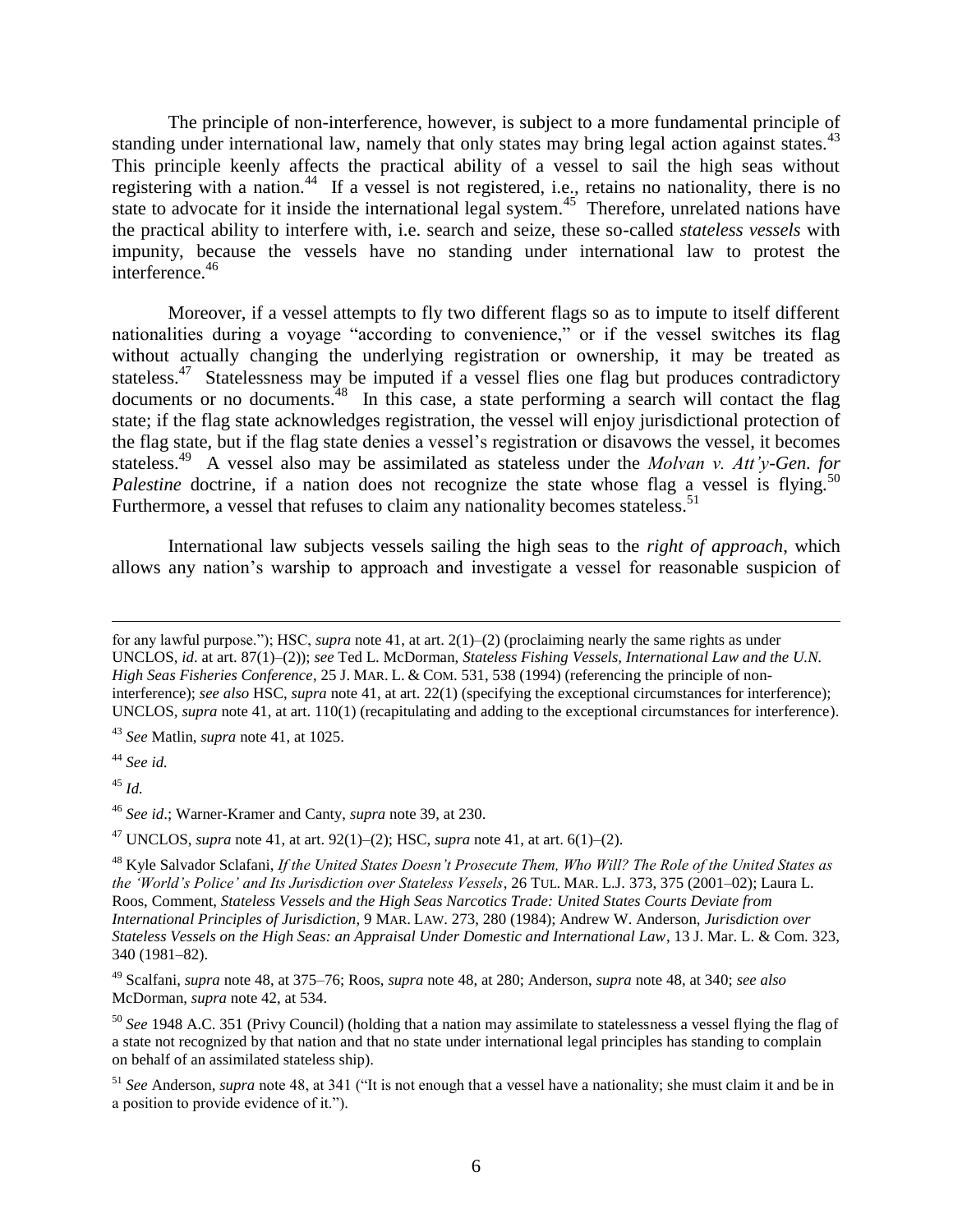having no nationality and to verify the vessel's right to fly its flag.<sup>52</sup> This procedure is also known as *verification du papillon*. 53 The display of a flag gives a vessel the presumption of registration with a flag state, but only the ship's documents are dispositive, since the documents prove the right to fly the flag.<sup>54</sup> After a nation commences flag verification upon reasonable suspicion, if it recognizes a vessel as stateless, the vessel can no longer plead diplomatic protection under the exclusive jurisdiction of a flag nation, and it becomes subject, *de facto*, to the simultaneous jurisdiction of all nations.<sup>55</sup> It is clear, thus, that as nature abhors a vacuum, international law abhors the nonexistence of jurisdiction with respect to vessels.<sup>56</sup>

To avoid the vagaries of statelessness, owners flag their vessels under a system of customary international law that traces its lineage back to the Roman Empire.<sup>57</sup> International convention and jurisprudence hold that each nation alone determines its own requirements by which an owner may register his vessel and fly the state's flag.<sup>58</sup> American jurisprudence under Lauritzen v. Larsen also holds this so-called law of the flag in paramount regard.<sup>59</sup> The Muscat *Dhows Case* and *Lauritzen* are strong international legal precedent for the law of the flag, i.e., the proposition that a nation solely controls its own requirements for registration of vessels, free

<sup>57</sup> *See supra* notes 38–56 and accompanying text; Anderson III, *supra* note 38, at 144.

 $\overline{\phantom{a}}$  $52$  UNCLOS, *supra* note 41, at art. 110(1)(d), (2) (explicitly allowing reasonable suspicion of statelessness as a justification for a warship's "Right of visit"); *see* HSC, *supra* note 41, at art. 22(1)(c), (2) (implying reasonable suspicion of statelessness as a justification for a warship's approach); *see also* The Marianna Flora, 24 U.S. (11 Wheat.) 1 (1826) (finding an assertion of the nonexistence of the "right to approach" to be novel and without authority).

<sup>53</sup> Roos, *supra* note 48, at 279 n.49.

<sup>54</sup> *See* i*d*. at 279–80; *see also* UNCLOS, *supra* note 41, at art. 91(1); HSC, *supra* note 41, at art. 5(1). (―Each state shall fix the conditions for the grant of nationality to ships . . . and for the right to fly its flag. Ships have the nationality of the State whose flag they are entitled to fly.").

<sup>55</sup> *See supra* notes 40–46 and accompanying text; Warner-Kramer and Canty, *supra* note 41, at 230; *see* Rachel Canty, *Limits of Coast Guard Authority to Board Foreign Flag Vessels on the High Seas*, 23 TUL. MAR. L.J. 123, 126 (1998–99); McDorman, *supra* note 42, at 540.

<sup>56</sup> *See* Canty*, supra* note 55, at 126; Anderson III, *supra* note 38, at 141; McDorman, *supra* note 42, at 539; William Kenneth Bissel, *Intervention on the High Seas: an American Approach Employing Community Standards*, 7 J. MAR. L. & COM. 718, 725 (discussing the legal vacuum constituted by stateless vessels); *see also* Matlin, *supra* note 41, at 1026 (―[S]eized ships engender little sympathy in the transnational arena.‖). *But see* McDorman, *supra* note 41, at 537–38 (asserting that international law does not expressly require a vessel to have any nationality and that statelessness does not, *ipso facto*, breach international law).

<sup>&</sup>lt;sup>58</sup> See UNCLOS, *supra* note 41, at art. 91(1) ("Every State shall fix the conditions for the grant of its nationality to ships, for the registration of ships in its territory, and for the right to fly its flag. Ships have the nationality of the State whose flag they are entitled to fly."); HSC, *supra* note 41, at art. 5(1) ("Each State shall fix the conditions for the grant of its nationality to ships, for the registration of ships in its territory, and for the right to fly its flag.‖); The Muscat Dhows Case, GEORGE GRAFTON WILSON, THE HAGUE ARBITRATION CASES 71–73 (Ginn & Co. 1915), http://goo.gl/xDjt ("[I]t belongs to every Sovereign to decide to whom he will accord the right to fly his flag and to prescribe the rules governing such grants.  $\dots$ ").

<sup>59 345</sup> U.S. 571, 584 (1953) ("Perhaps the most venerable and universal rule of maritime law relevant to our problem is that which gives cardinal importance to the law of the flag. Each state under international law may determine for itself the conditions on which it will grant its nationality to a merchant ship . . . evidenced to the world by the ship's papers and its flag. The United States has firmly and successfully maintained that the regularity and validity of a registration can be questioned only by the registering state.").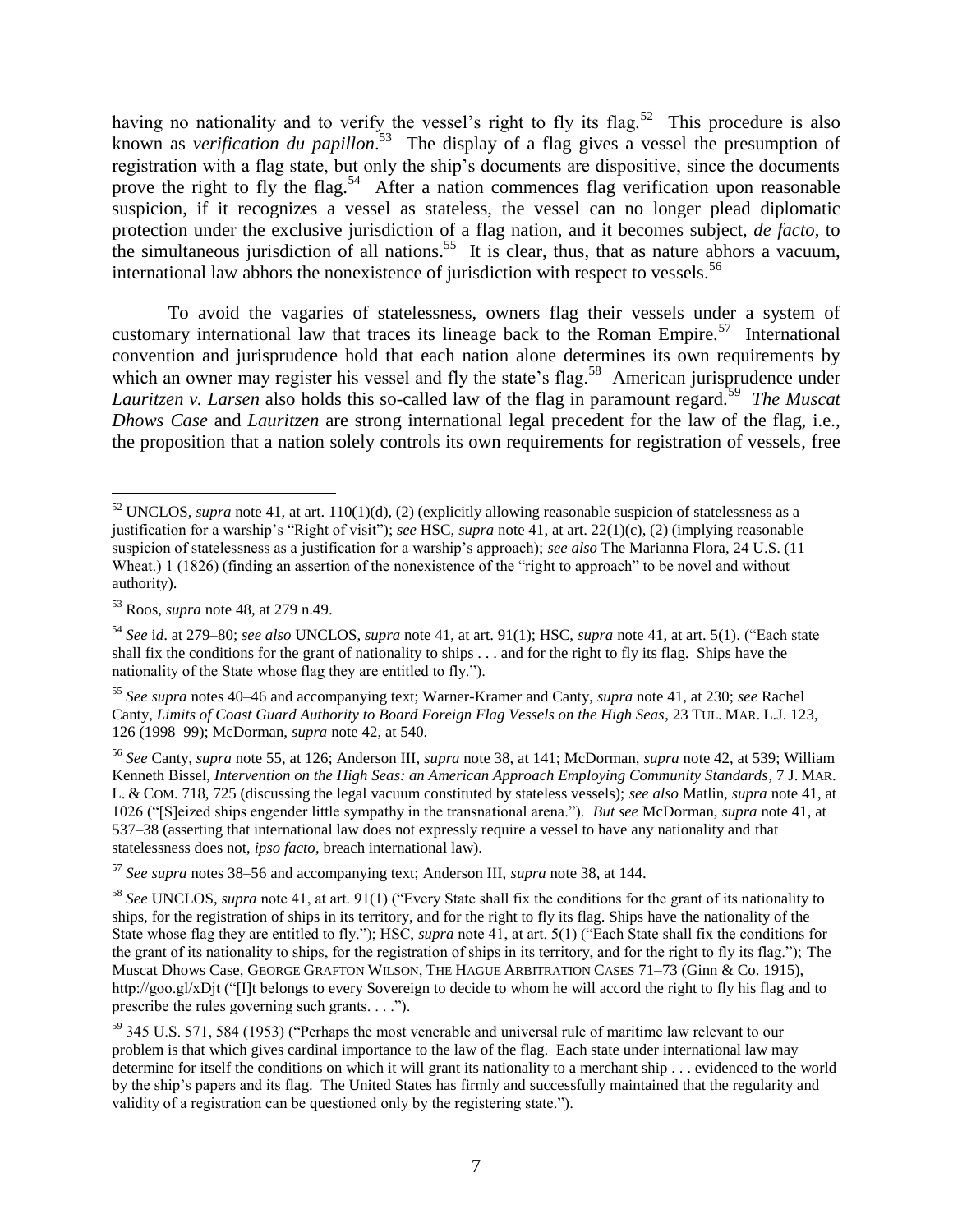from interference from other nations.<sup>60</sup> Accordingly, the different registration systems are often described as falling into three main categories, as one state's system necessarily may not be similar to another's.<sup>61</sup>

Legal theorists principally categorize a state's vessel registration system as closed (or national), open, or compromise (or second or balanced).<sup>62</sup> Closed nationalist registries operate more restrictively than the other types: the owner of a ship must be a citizen of the state; often, the crew or some large percentage of the crew must be citizens of the state; the state may require its flagged vessels to be manufactured within its borders; the closed system may require significant formality for registration; and taxes in a closed system may be relatively high.<sup>63</sup> Open registries, by contrast, generally do not require the owner to be a national; do not specify requirements for crew citizenship; do not require manufacture of the vessel with their borders; operate with relatively little formality; and excise few taxes on the vessels.

Open registries are often called *flags of convenience*, because they provide vessel owners economic benefit as well as reprieve from stricter standards of registration in their countries of origin.<sup>64</sup> Often used pejoratively, *flag of convenience* also connotes the registry of a country with no domestic industrial need for the volume of shipping that occurs under its flag; which derives a disproportionate benefit to its treasury because of its sheer tonnage; which makes it very easy, often through consuls strategically located abroad, for foreign nationals to register; or which may not have the wherewithal or desire to impose any *bona fide* regulations on its ships.<sup>65</sup>

Closed registry nations criticize flags of convenience especially for this last characteristic: they assert that a relative lack of regulation and enforcement by open registries leads to ills on the high seas.<sup>66</sup> Notably, critics accuse owners of conveniently flagged vessels of allowing their masters and crew to take more risks while hiding behind the secrecy and anonymity that normally accompanies open registration, and, as non-nationals, of being able to avoid *in personam* jurisdiction necessary for effective prosecution or inquiry by the flag state.<sup>67</sup>

 $\overline{\phantom{a}}$ <sup>60</sup> Anderson III, *supra* note 38, at 146; Matlin, *supra* note 41, at 1031.

<sup>61</sup> Maria J. Wing, *Rethinking the Easy Way Out: Flags of Convenience in the Post-September 11th Era*, 28 TUL. MAR. L.J. 173, 174 (2003–04); Matlin, *supra* note 41, at 1027.

<sup>62</sup> Wing, *supra* note 61, at 174; Anderson III, *supra* note 38, at 151; Matlin, *supra* note 41, at 1027 & 1039.

<sup>63</sup> *See* Anderson III, *supra* note 38, at 151–56; Matlin, *supra* note 41, at 1027, 1044–45.

<sup>64</sup> *See* Anderson III, *supra* note 38, at 157.

<sup>65</sup> *See id*. at 157–58; Matlin, *supra* note 41, at 1044–45; *see also* Bissel, *supra* note 56, at 722 (criticizing flags of convenience as a "notorious gambit . . . for the purpose of avoiding responsibilities to the true owner's State"). *But see* L.F.E. Goldie, *Environmental Catastrophes and Flags of Convenience—Does the Present Law Pose Special Liability Issues?*, 3 Pace Y.B. Int'l L. 63, 64 n.5 (1991) (noting that the term *flag of convenience* is also used by commentators in a commendatory fashion).

<sup>66</sup> *See* Anderson III, *supra* note 38, at 162–67 (countering assertions by critics of open registries that flags of convenience lead to environmental, safety and labor problems).

<sup>&</sup>lt;sup>67</sup> *Id.* at 164. *Contra id.* at 165 (arguing that the specter of safety problems of open registries may be overstated by critics and explained by the fact that industrial safety standards in developing countries, which preponderantly constitute open registries, are simply uniformly lower than those of developed nations, which tend to have closed registries); *cf*. *id*. at 163 (noting that the mostly costly vessel oil spill of all time was caused by the running aground of a closed registry ship, the United States M/V EXXON VALDEZ).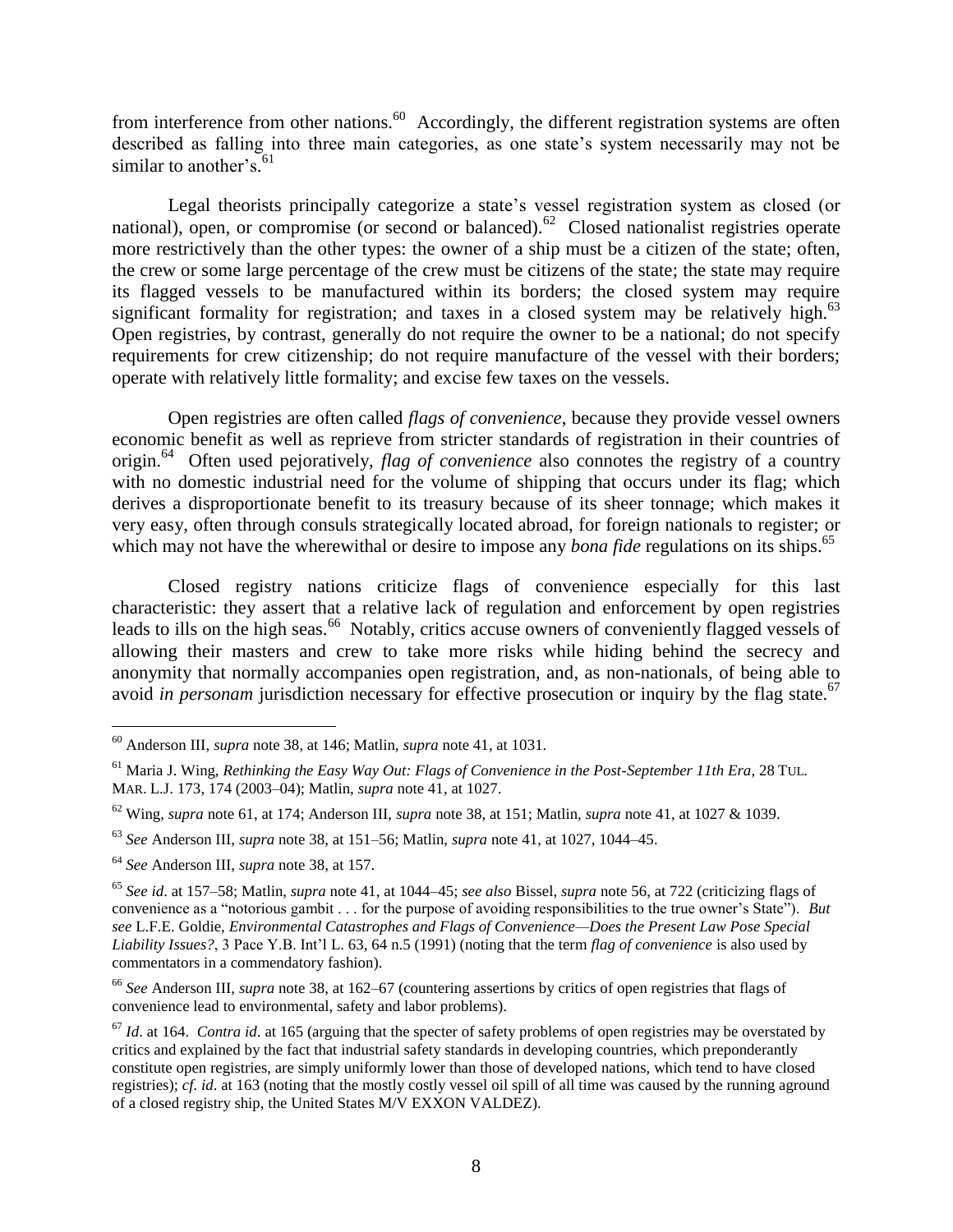Flags of convenience, in some cases, appear to have acted as a shield to "nefarious activities," allowing shipowners to circumvent international or foreign laws against whaling, illegal broadcasting, and drug smuggling.<sup>68</sup>

Shipowners have been flagging their vessels with foreign flags for at least three hundred years.<sup>69</sup> Modern flags of convenience, owe their beginnings to the creativity of American statesmen in the 1920s who sought to circumvent Prohibition laws which banned the sale of alcohol on American flagged ships.<sup>70</sup> American consuls represented the interests of Panama, and freely issued *patentes de navegacion* (vessel registries) on behalf of Panama to previously-U.S. flagged vessels so the vessels could smuggle and purvey alcohol under the Panamanian flag.<sup>71</sup> A decade later, former Secretary of State Edward Stettinius and American entrepreneurs worked with the government of Liberia to establish an open registry there with even fewer restrictions than were required by Panama.<sup>72</sup> Today, open registries, especially those of Panama and Liberia, thrive in spite of criticism.<sup>73</sup> Ironically, the United States, the exemplar of closed registries, still maintains the strictest flagging requirements of any seafaring nation even though it has witnessed a significant decline in its own merchant marine fleet.<sup>74</sup>

Meanwhile, the international community began attempting to attenuate the prevalence of flags of convenience in the 1950s when the United Nations inserted a clause into the Convention on the High Seas requiring a "genuine link between the State and the ship."<sup>75</sup> The definition of "genuine link" is vague, partly because it appears to be an analogous application of international precedent arising under the *Nottebohm* case, which had to do with the nationality of persons, not vessels.<sup>76</sup> In *Nottebohm*, Guatemala had seized the property of a former citizen of Germany, upon whom Liechtenstein had conferred citizenship, but which Guatemala refused to recognize.<sup>77</sup> Liechtenstein brought an action against Guatemala in the International Court of Justice on behalf of Nottebohm, but the court held that Liechtenstein did not have standing, because there was no "genuine connection of existence, interests and sentiments, together with

 $\overline{\phantom{a}}$ <sup>68</sup> Matlin, *supra* note 41, at 1049–50.

 $^{69}$  *Id.* at 1018–19 (explaining that Genovese merchants flew the flag of France to avoid conflict on the high seas and that United States slave traders flew the flags of countries who were non-signatories to a slavery suppression treaty).

<sup>70</sup> Wing*, supra* note 61, at 175; Anderson III, *supra* note 38, at 156.

<sup>71</sup> Wing, *supra* note 61, at 175; Anderson III, *supra* note 38, at 159.

<sup>72</sup> Wing, *supra* note 61, at 175; Anderson III, *supra* note 38, at 159.

 $^{73}$  In 2009, 39.8% of all registered merchant ships in the top thirty-five industrialized seafaring countries (13,462 of a total 33,824) flew the flags of the ten largest open registries. United Nations Conference on Trade and Development, *Review of Maritime Transport 2009*, ch. 2, tbl. 15, http://www.unctad.org/en/docs/rmt2009\_en.pdf [hereinafter *RMT 2009*]. Ships flying these flags of convenience comprise 55.6% of the world's total deadweight tonnage. *Id*. The ten major open registries (in descending order of deadweight tonnage) are: Panama, Liberia, the Marshall Islands, the Bahamas, Malta, Cyprus, the Isle of Man, Antigua and Barbuda, Bermuda, and Saint Vincent & the Grenadines. *Id*.

<sup>74</sup> Wing, *supra* note 61, at 175; Anderson III, *supra* note 38, at 151–52.

<sup>&</sup>lt;sup>75</sup> HSC, *supra* note 41, at art. 5(1). The United Nations reiterated the requirement in the Convention on the Law of the Sea. UNCLOS, *supra* note 41, at art. 91(1).

<sup>76</sup> *See* (Liech. v. Guat.), 1955 I.C.J. 4 (Apr. 6); Matlin, *supra* note 41, at 1031–33.

<sup>77</sup> *Nottebohm Case*, at 6–7, 13, 18.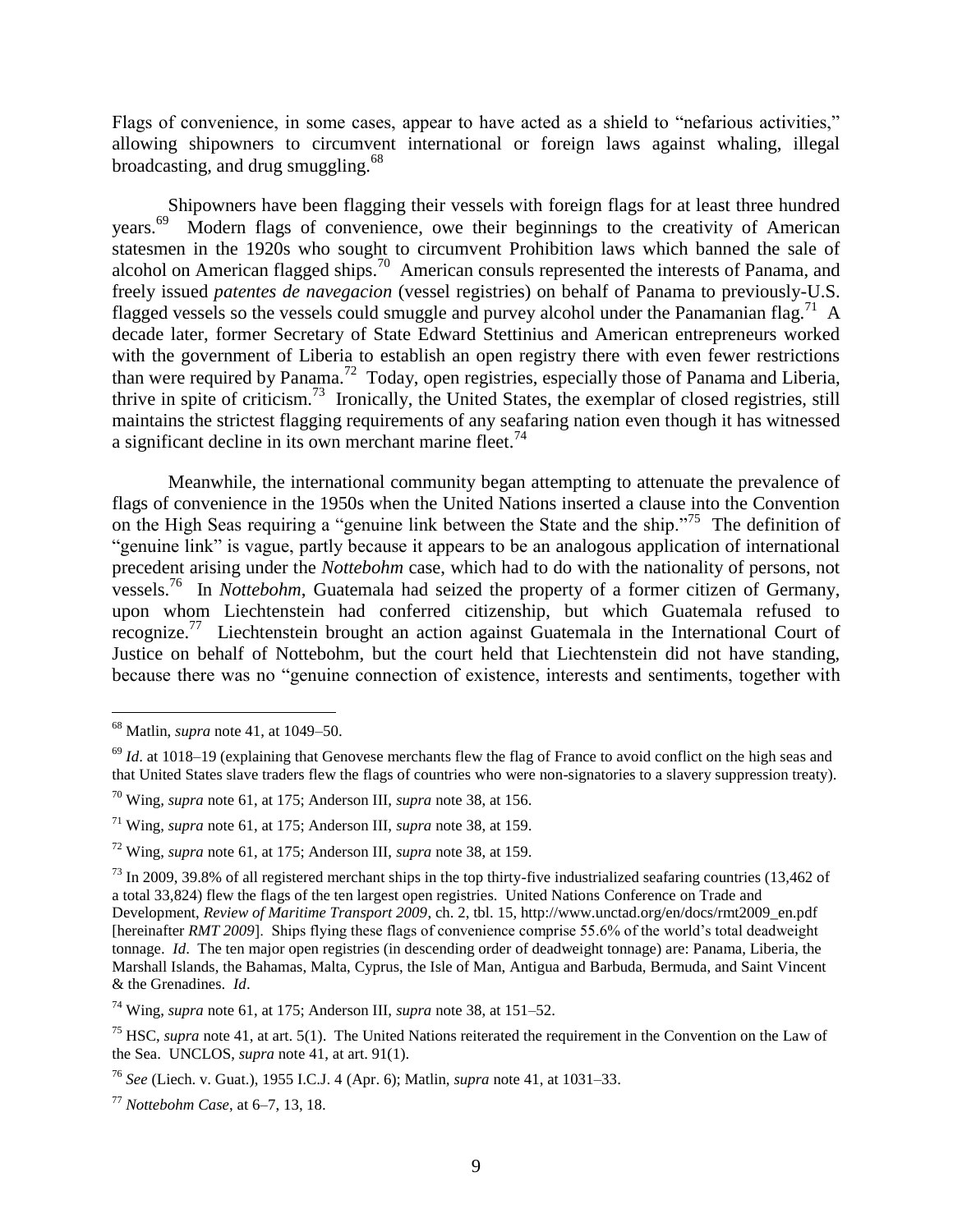the existence of reciprocal rights and duties" between Liechtenstein and Nottebohm.<sup>78</sup>

Since the factors for a genuine connection in *Nottebohm* included a "habitual residence," "the centre of [a person's] interests", the family's current and historical residence, and patriotic attachment of a person and his children to a particular country, opponents to the application of *Nottebohm* to vessels argued that the case is inapposite to vessel registration.<sup>79</sup> Furthermore, because the only way a vessel can establish reciprocal rights and duties is by registration with a flag country, it appears that a vessel tautologically establishes a genuine link upon registration anyway.<sup>80</sup> Given that a genuine link appears to arise merely upon registration and that no international accord on a definition of the concept exists, the genuine link requirement remains impotent.<sup>81</sup> It is also noteworthy that United States and previous international jurisprudence on the sanctity of the law of the flag is in opposition to the genuine link concept.<sup>82</sup> Flag nationality "remains a well-defended preserve of the sovereignty of the States" and an "axis of the law of the sea $\cdot$ <sup>83</sup>

Yet, closed registry nations may still interfere with flag of convenience vessels if they choose to cite them pretextually for violations of regulations or for international regulations proper.<sup>84</sup> Vessels flying under an open flag do incur greater inspection harassment at port in ways that may reflect political biases.<sup>85</sup> Port states may also choose to ban entry to conveniently flagged vessels or may detain them for violation of the genuine link requirement despite the risk that such actions tend to hinder trade.<sup>86</sup>

Other states have attempted to fill the niche between closed and open registries by compromising between the needs of merchant ships that use open registries to remain competitive and the stigma that may accompany flags of convenience.<sup>87</sup> Compromise registries such as Luxembourg, Norway, Denmark, and the Canary Islands usually require majority domestic ownership or a stronger (genuine) link between the vessel and the state, but still provide the benefit of low taxes and the ability to man a foreign, less expensive crew.<sup>88</sup> Nevertheless, while compromise registries have seen some success, flags of convenience have continued to increase their market share of the world's deadweight tonnage.<sup>89</sup>

 $\overline{a}$ <sup>78</sup> *Id.* at 12, 23.

<sup>79</sup> Matlin*, supra* note 41, at 1033–34; *see Nottebohm Case*, at 22.

<sup>80</sup> Anderson III, *supra* note 38, at 149–50.

<sup>81</sup> *See id*. at 149–51; Matlin, *supra* note 41, at 1035.

<sup>82</sup> *See supra* notes 58–61 and accompanying text.

<sup>83</sup> Tullio Treves, *Flags of Convenience Before the Law of Sea Tribunal*, 6 San Diego Int'l L.J. 179, 189 (2004–05).

<sup>84</sup> *See* Anderson III, *supra* note 38, at 167.

<sup>85</sup> *See id.* at 167–69.

<sup>86</sup> *Id*. at 167; Matlin, *supra* note 41, at 1037–38.

<sup>87</sup> Anderson III*, supra* note 38, at 156.

<sup>88</sup> *Id*.; Matlin, *supra* note 41, at 1027–28.

<sup>89</sup> *Compare RMT 2009*, *supra*, note 73, at ch. 2, tbl. 15 (showing that ships flying the top seven flags of convenience comprise 53.3% of the deadweight tonnage of the top thirty-five seafaring nations at the end of 2008) *with* United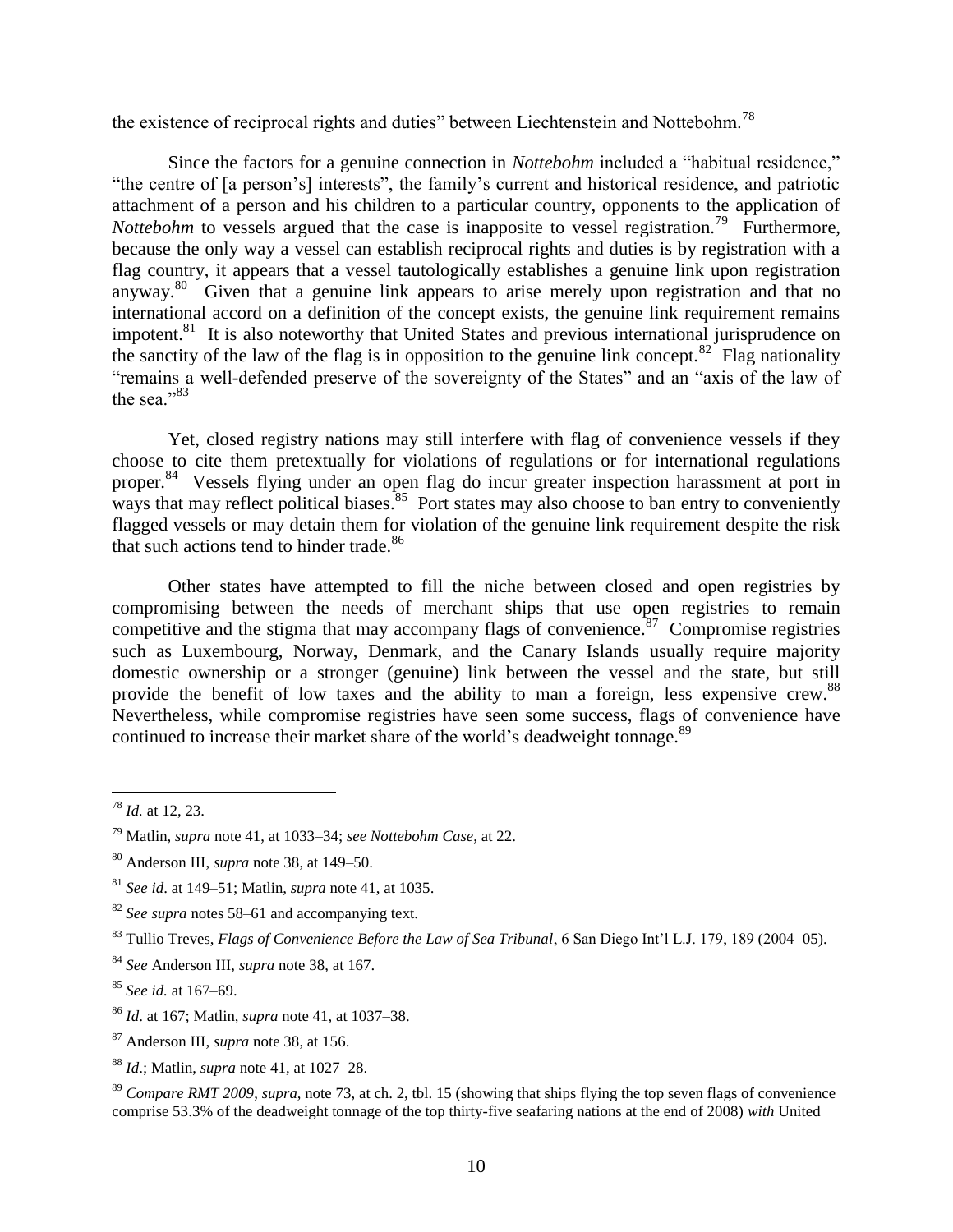## *B. United States Law Enforcement Jurisdiction*

#### *1. Sea Zones*

The United States, pursuant to international law, historically has recognized the division of the navigable sea into three principal zones, the inland waters, the territorial sea, and the high seas.<sup>90</sup> The inland waters, such as Puget Sound, the Mississippi River, or San Francisco Bay are treated as the land of the nation itself, subject to complete jurisdiction of the United States.<sup>91</sup> The second major zone, the territorial waters or territorial sea, is the band of ocean measured a number of miles from the coastline over which the coastal nation exercises nearly sovereign jurisdiction, but through which foreign vessels retain the right of innocent passage.<sup>52</sup> Innocent passage is freedom from unreasonable interference by a coastal state.<sup>93</sup> Under international law, territorial sea jurisdiction includes control over warships, merchant vessels, the right to establish and enforce customs, taxation, and fishing regulations and the right to establish military defense.<sup>94</sup> Beyond the territorial sea are the high seas, which no nation, at least in theory, may subject to sovereign control. $^{95}$ 

Yet, there are also zones within the high seas over which a nation may exercise some but not complete control, namely the contiguous zone and the exclusive economic zone.<sup>96</sup> In the contiguous zones, oceanic belts adjacent to territorial seas, coastal nations "may exercise the control necessary to . . . [p]revent infringement of its customs, fiscal, immigration or sanitary regulations within its territory or territorial sea" or "punish infringement" of the same regulations.<sup>97</sup> Exclusive economic zones, established by the United Nations Convention on the Law of the Sea, are areas extending 200 nautical miles from the coastline of a coastal state in which that state has the exclusive right to capture natural resources, living and non-living in the water and the seabed.<sup>98</sup>

While the United States technically is not a party to UNCLOS, President Reagan declined to sign the treaty only because of the provisions of the Convention relating to deep seabed

<sup>91</sup> *See id*.

 $^{92}$  *Id.* 

 $\overline{a}$ 

Nations Conference on Trade and Development, *Review of Maritime Transport 1997*, ch. II, tbls. 15–17, http://www.unctad.org/en/docs/rmt1997\_en.pdf (showing that ships flying the top seven flags of convenience comprised 44.8% of the deadweight tonnage of the top thirty-five seafaring nations at the end of 1996).

<sup>90</sup> U.S. v. Louisiana, 394 U.S. 11, 22 (1969).

<sup>93</sup> Michael J. Merriam, *United States Maritime Drug Trafficking Search and Seizure Policy: An Erosion of United States Constitutional and International Law Principles*, 19 SUFFOLK TRANSNAT'L L. REV. 441, 450 (1995–96); *see*  United Nations Convention on the Territorial Sea and the Contiguous Zone, Apr. 29, 1958, arts. 14–23., 15 U.S.T. 1606, 516 U.N.T.S. 205 [hereinafter TSC or Territorial Sea Convention].

<sup>94</sup> Merriam, *supra* note 93, at 449–50.

<sup>&</sup>lt;sup>95</sup> *Louisiana*, 394 U.S. at 22; UNCLOS, *supra* note 41, at art. 89 ("No State may validly purport to subject any part of the high seas to its sovereignty."); HSC, *supra* note 41, at art. 2.

<sup>96</sup> *See* UNCLOS, *supra* note 41, at arts. 55 – 75; TSC, *supra* note 93, at art. 24.

<sup>97</sup> TSC, *supra* note 93, at art. 24(1).

<sup>98</sup> UNCLOS, *supra* note 41, at arts. 56–57.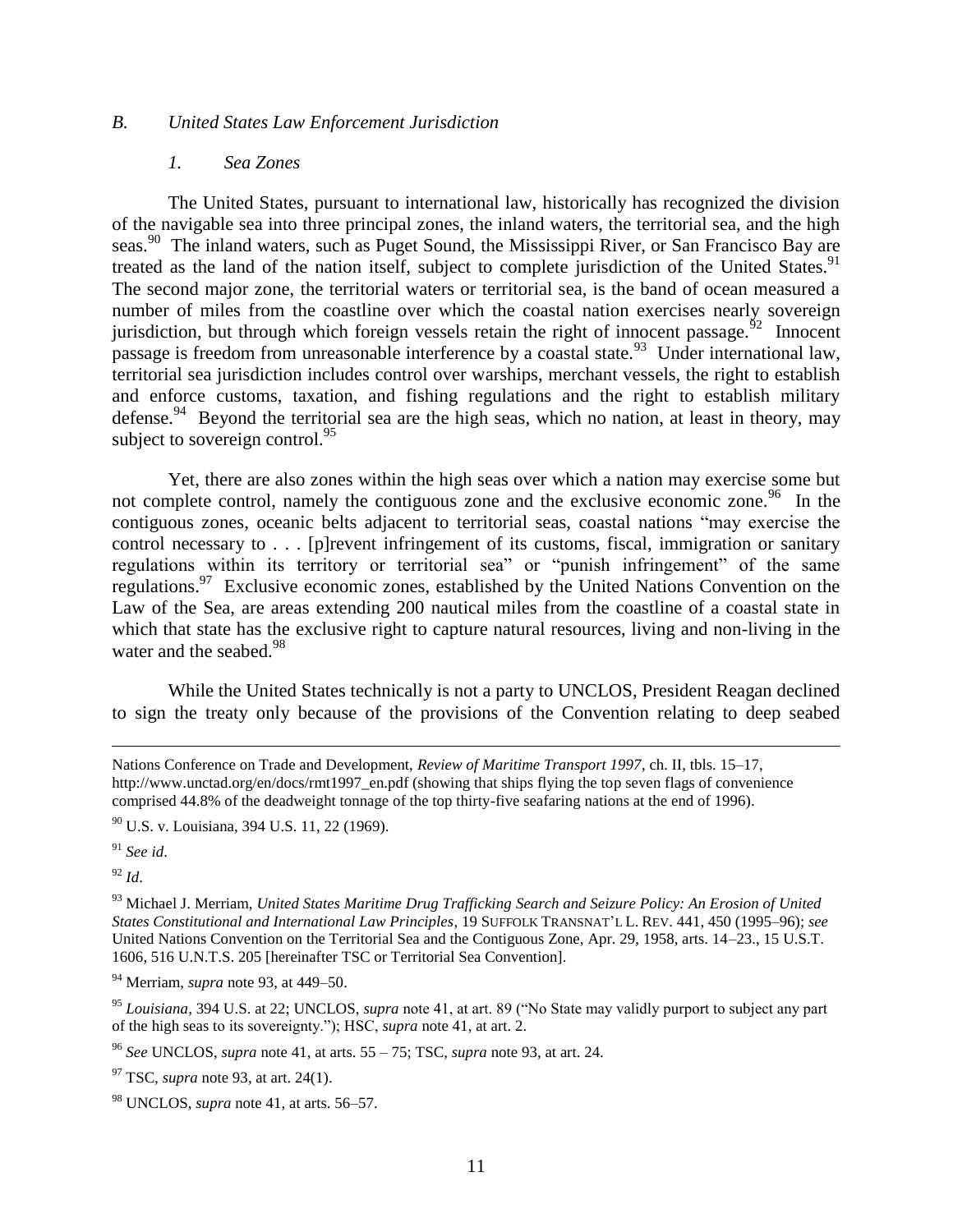mining, which the president believed to be contrary to U.S. interests.<sup>99</sup> The United States accepted UNCLOS's provisions regarding the territorial sea, contiguous zones, and exclusive economic zones (EEZ), which the United States believed to represent customary international law, binding on all nations.<sup>100</sup> At that time, the United States formally adopted jurisdiction over a 200 nautical mile EEZ.<sup>101</sup> Later in 1988, in accordance with UNCLOS, the United States proclaimed its territorial sea to be twelve nautical miles from its shores after holding for two centuries that its territorial sea extended only three miles from the coastline.<sup>102</sup> Likewise, in 1999, again in accordance with UNCLOS, the United States proclaimed its contiguous zone extended twenty-four miles from its coastlines.<sup>103</sup>

Courts have ruled that the power of the United States inside the territorial waters is plenary.<sup>104</sup> Inside the United States contiguous zone ("customs waters"), the United States Coast Guard is authorized by statute to board any vessel, American *or foreign*, to examine the manifest and other documents and to examine and search the vessel, every part of it and every person on board and to use all necessary force to ensure compliance.<sup>105</sup> Customs officers are vested with similar authority.<sup>106</sup> Theoretically, the power over foreign vessels in the contiguous zone is limited to certain interests such as the enforcement of customs laws, but the power to stop any vessel even in the customs zone is, in reality, plenary as well.<sup>107</sup> The Supreme Court has held that the United States has the authority to board a vessel inside American waters, even if foreign flagged, for so-called safety and document checks even if there is no articulable suspicion that a crime has been or is being committed.<sup>108</sup> Together, the jurisprudence and statutes constitute a grant of police power that is almost without comparison in the history of the United States.<sup>109</sup>

<sup>104</sup> U.S. v. Warren, 578 F.2d 1058, 1065 n.4 (5th Cir. 1978); *Cunard S.S. Co.*, 262 U.S. at 122.

 $105$  14 U.S.C. § 89(a) (2010).

 $106$  19 U.S.C. § 1581(a) (2010).

 $\overline{\phantom{a}}$ <sup>99</sup> *See* President's Statement on United States Oceans Policy, 19 WEEKLY COMP. PRES. DOC. 383 (Mar. 10 1983).

<sup>100</sup> *Id.*; Canty, *supra* note 55, at 130; Michael Tousley, *United States Seizure of Stateless Drug Smuggling Vessels on the High Seas: Is It Legal?*, 22 CASE W. RES. J. INT'L L. 375, 376 (1990).

<sup>&</sup>lt;sup>101</sup> Proclamation No. 5030, 48 Fed. Reg. 10,605 (Mar. 10, 1983).

<sup>102</sup> *Compare* Reagan Proclamation, 54 Fed. Reg. 777 (Dec. 27, 1988) *with* UNCLOS, *supra* note 41, at art. 3 *and*  Cunard S.S. Co. v. Mellon, 262 U.S. 100, 122 (1923) (holding the three-mile territorial sea to be settled law).

<sup>103</sup> *Compare* Proclamation No. 7219, 3 C.F.R. 1684 (Sep. 2, 1999) *with* UNCLOS, *supra* note 41, at art. 4(2). But see the Territorial Sea Convention, to which the United States is a ratified signatory, which limited a contiguous zone to be no greater than twelve miles from the coastline of a coastal nation. TSC, *supra* note 93, at arts. 3, 4 &  $24(2)$ .

<sup>&</sup>lt;sup>107</sup> *Compare* TSC, *supra* note 93, at art. 24(1) *and Warren*, 578 F.2d at 1065 n.4 ("The power of the United States") over foreign vessels in the contiguous zone is limited to the preservation of specific interests, *e.g.*, the enforcement of customs and safety laws.) *with* United States v. Stanley, 545 F.2d 661, 664–67 (9th Cir. 1976) (likening a customs stop in the contiguous zone to a border search, an exception to the probable cause requirement of the Fourth Amendment) *and* Merriam, *supra* note 93, at 450–51 ("According to international law, a state's laws do not extend into the contiguous zone. As a matter of practice and international custom, however, a sovereign's powers extend beyond the territorial sea into the contiguous zone.").

<sup>108</sup> U.S. v. Villamonte-Marquez, 462 U.S. 579 (1983).

<sup>109</sup> *See* Merriam, *supra* note 93, at 461; Howard S. Marks, *The Fourth Amendment Rusting on the High Seas?*, 34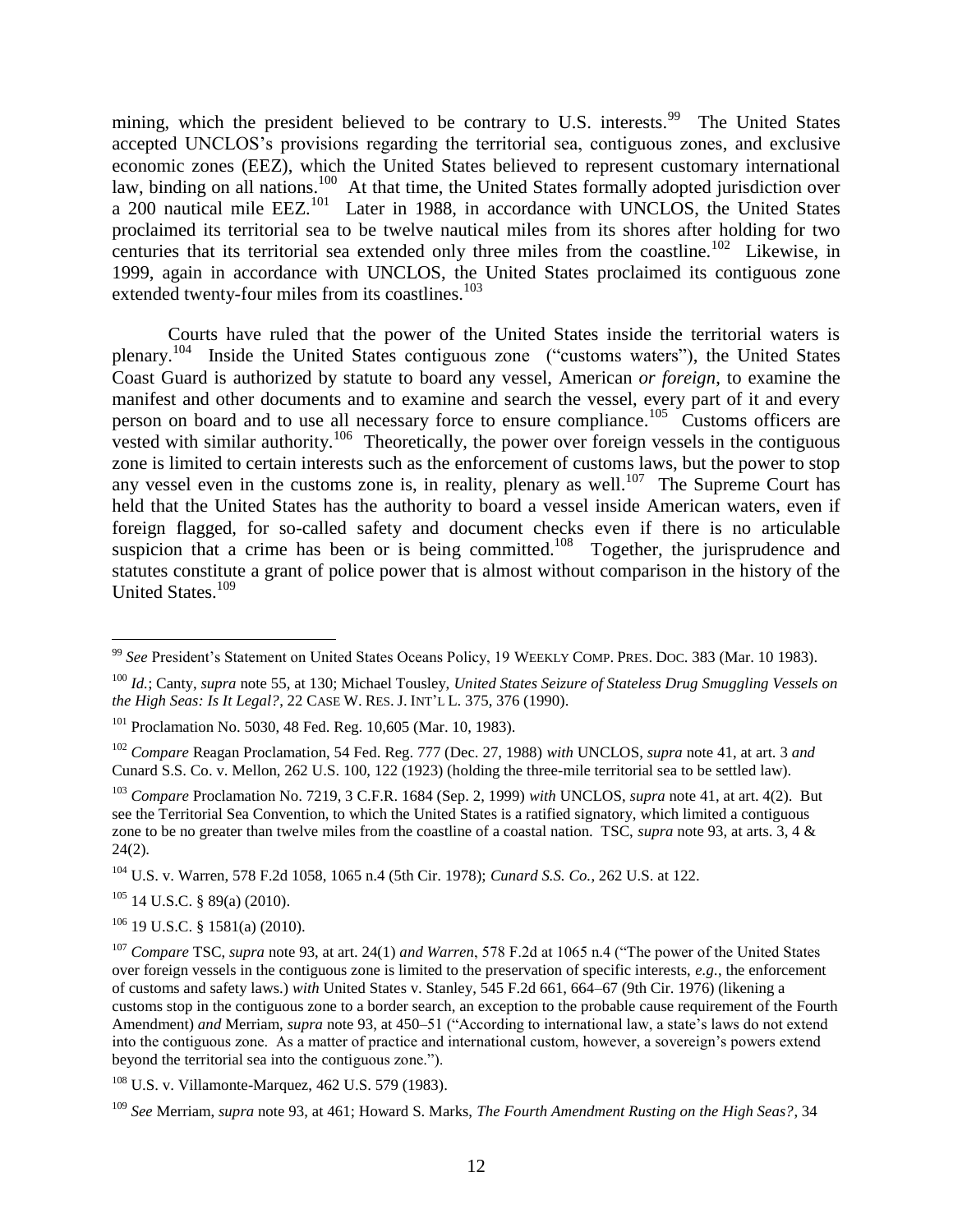### *2. Extraterritorial Jurisdiction Over Vessels on the High Seas*

The United States technically may exercise jurisdiction in an enforcement capacity over a vessel outside its territorial or inland waters in only one of three ways: 1) when the vessel is American, 2) when it is stateless, 3) if foreign, when the flag state consents, or 4), if foreign when the United States assumes extraterritorial jurisdiction pursuant to one of the international bases of criminal jurisdiction.<sup>110</sup>

To reiterate, vessels include every form of watercraft that can be used as a means of transportation on water.<sup>111</sup> For law enforcement purposes, American vessels, i.e., "vessels of the United States," generally are vessels belonging to any government in the United States, any American citizen and any corporation, and the United States Coast Guard is granted nearly absolute statutory power to board any American vessel.<sup>112</sup> With respect to smuggling enforcement, vessels of the United States also include vessels that are *foreign flagged* but which are substantially controlled, even if indirectly, by a citizen or corporation of the United States.<sup>113</sup> For the purposes of combating drug smuggling and fisheries protection, the definition also extends to a foreign vessel that was once a vessel of the United States but improperly transferred to a new foreign owner. $^{114}$ 

If the vessel on the high seas is foreign flagged, the United States Supreme Court has held that it is the vessel's burden to prove its own nationality, and the foreign flag state must also avow the vessel if the United States inquires.<sup>115</sup> International law already provides the right of approach—or at least the pretext for approach—to a nation's warship if the captain reasonably suspects the vessel in question to be of the same national origin as the warship or stateless.<sup>116</sup> If the vessel cannot prove its country of registry, and the United States Coast Guard assimilates the vessel as stateless, then the vessel becomes subject to the United States' unfettered control as if it were an American vessel.<sup>117</sup> On the other hand, if the vessel successfully proves its national

 $\overline{a}$ MERCER L. REV. 1537, 1537–38 (1982–83).

<sup>111</sup> *See supra* notes 22–24 and accompanying text.

<sup>112</sup> 18 U.S.C. § 9 (2010); *see* 14 U.S.C. § 89(a); *see also* 19 U.S.C. § 1581 (describing the broad grant of power to customs officials to board, inspect, search, and seize American vessels).

<sup>113</sup> 19 U.S.C. § 1703(b) (2010).

<sup>114</sup> 46 U.S.C. § 70502(b)(3) (2010); 16 U.S.C. § 1802(48) (2010).

<sup>115</sup> U.S. v. Klintock, 18 U.S. (5 Wheat.) 144, 151 (1820); *see id.* at 152 (implying that jurisdiction does not "extend" to persons under the acknowledged authority of a foreign State,").

<sup>116</sup> UNCLOS, *supra* note 41, at art.  $110(1)(d)$ –(e).

<sup>117</sup> *Id.* at 152 (holding that a vessel "acknowledging obedience to no government whatsoever  $\ldots$  are proper objects for the penal code of all nations."); U.S. v. Marino-Garcia, 679 F.2d 1373, 1382–83 (11th Cir. 1982) ("Vessels without nationality are international pariahs. . . . [I]nternational law permits any nation to subject vessels on the high seas to its jurisdiction. Such jurisdiction neither violates the law of nations nor results in impermissible interference with another sovereign nation's affairs. Jurisdiction exists solely as a consequence of the vessel's status as stateless.‖); *accord* U.S. v. Victoria, 876 F.2d 1009, 1010 (1st Cir. 1989); U.S. v. Alvarez-Mena, 765 F.2d 1259, 1265 (5th Cir. 1985); U.S. v. Pinto-Mejia, 720 F.2d 248, 261 (2d Cir. 1983); U.S. v. Howard-Arias, 679 F.2d 363, 371 (4th Cir. 1982); U.S. v. Cortes, 588 F.2d 106, 109 (5th Cir. 1979); U.S. v. Rubies, 612 F.2d 397, 403 (9th Cir.

<sup>110</sup> Canty, *supra* note 55, at 136; Martin Davies, *Obligations and Implications for Ships Encountering Persons in Need of Assistance at Sea*, 12 PAC. RIM L. & POL'Y J. 109, 116, 118 (2003); Sclafani, *supra* note 48, at 376.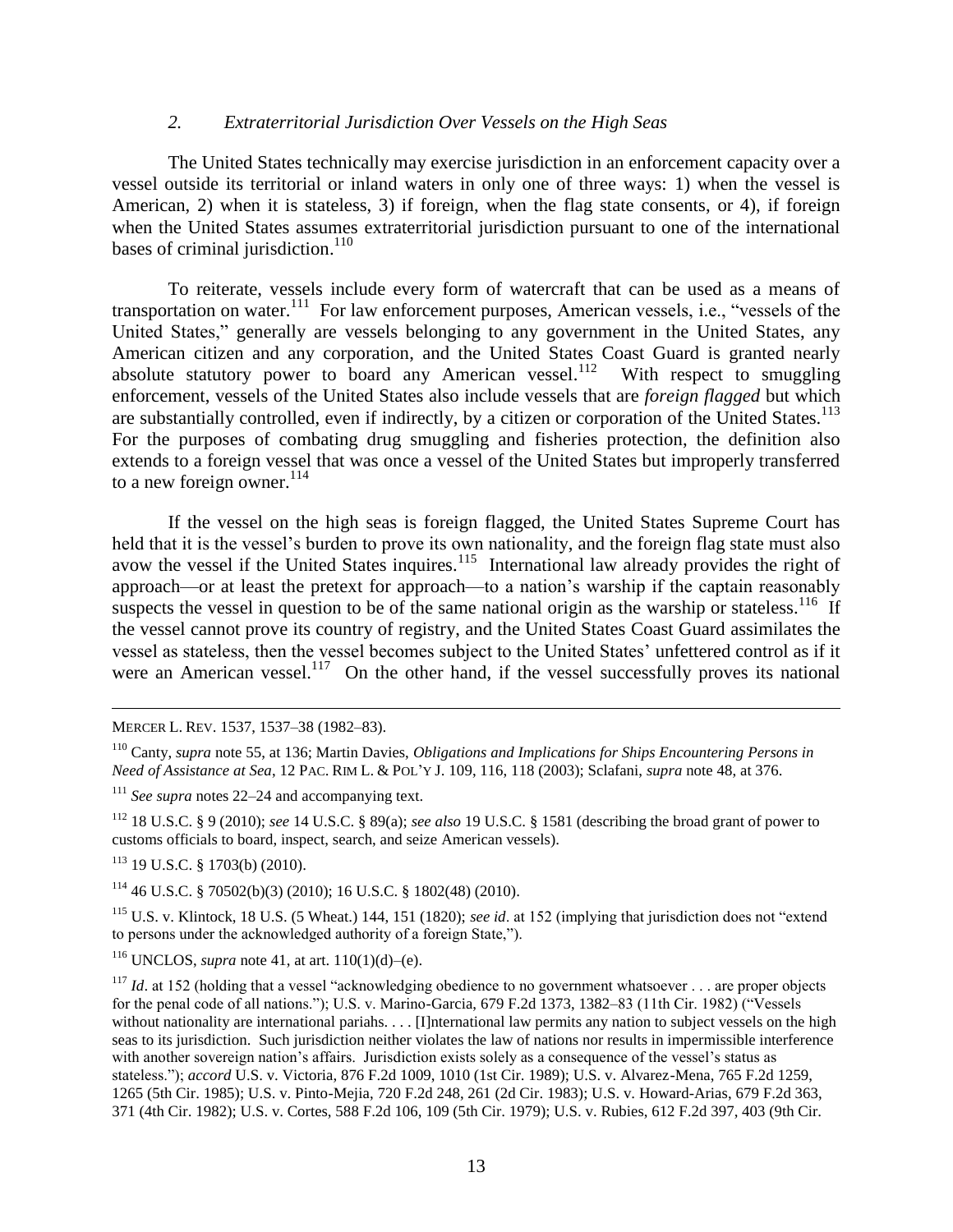origin, regardless whether the nation's registry is open, closed or a compromise registry, the United States, eschewing a genuine link requirement, generally will respect foreign jurisdiction according to the law of the flag.<sup>118</sup>

What this respect often entails, however, is that the United States simply will exercise diplomatic processes with friendly states to secure permission to board, search and seize vessels proved to be foreign.<sup>119</sup> Sometimes, these requests, particularly with smaller flag of convenience states, are really forms of diplomatic pressure.<sup>120</sup> This is especially true for vessels flagged by Caribbean nations, with which the United States has patron-client relationships.<sup>121</sup> In these cases, the United States has entered into "ship rider" treaties which allow the United States to enter the territorial waters of signatory countries to interdict vessels without obtaining prior express permission, so long as one of the respective island state's law enforcement officers is on board the Coast Guard cutter.<sup>122</sup>

Furthermore, the United States relies on the five bases for criminal jurisdiction under international law.<sup>123</sup> The five principles are: territorial, based on the location of the criminal act; national, based on the nationality of the offender; protective, based on whether national interests are at stake; passive personality, based on the nationality of the victim; and universal, which allows jurisdiction against any person anywhere for crimes against humanity, i.e., crimes that are universally condemned such as piracy and slavery.<sup>124</sup> United States courts have extended the territorial principle to include an "objective territorial" principle, by which the United States may assume extraterritorial jurisdiction if an act on the high seas is likely to produce deleterious effects inside the territory of the United States.<sup>125</sup> The United States heavily relies on the objective territorial principle and the protective principle to assert extraterritorial jurisdiction over foreign vessels on the high seas, particularly to combat drug smuggling.<sup>126</sup>

<sup>120</sup> *See* Matlin, *supra* note 41, at 1050; Stefan A. Riesenfeld, *Jurisdiction Over Foreign Flag Vessels and the U.S. Courts: Adrift Without a Compass?*, 10 MICH. J. INT'L L. 241, 247; *see also* Warner-Kramer and Canty, *supra* note 45, at 227; Anderson III, *supra* note 38, at 160–61; *see, e.g.*, U.S. v. Suerte, 291 F.3d 366, 368 (5th Cir. 2002) (noting that Malta waived objection to the United States' planned boarding and search of a freighter).

<sup>121</sup> *See* Justin S.C. Mellor, *Missing the Boat: The Legal and Practical Problems of the Prevention of Maritime Terrorism*, 18 AM. U. INT'L L. REV. 341, 389 (2002–03).

<sup>122</sup> *Id*. at 388.

 $\overline{a}$ 

<sup>123</sup> Rivard v. U.S., 375 F.2d 882, 885–86 (5th Cir. 1967); *accord* U.S. v. McAllister, 160 F.3d 1304 (11th Cir. 1998); U.S. v. Yunis, 924 F.2d 1086, 1091 (D.C. Cir. 1991); U.S. v. Benitez, 741 F.2d 1312, 1316–17 (11th Cir. 1984); Chua Han Mow v. U.S., 730 F.2d 1308, 1311–12 (9th Cir. 1984).

<sup>124</sup> *Rivard*, 375 F.2d at 885–86; UNCLOS, *supra* note 41, at arts. 99–110(1) (providing for jurisdiction by all nations over universally condemned activity such as slavery, piracy and unauthorized broadcasting); HSC, *supra* note 41, at arts. 13–22 (providing for jurisdiction by all nations over slavery and piracy); *accord Klintock*, 18 U.S. at 152 (determining that all nations may take jurisdiction and punish crimes such as piracy).

<sup>126</sup> Davies, *supra* note 110, at 118.

<sup>1979);</sup> *see supra* notes 45–56 and accompanying text; *see infra* note 155 and accompanying text.

<sup>118</sup> *See supra* notes 59, 81 and accompanying text.

<sup>119</sup> *See, e.g.*, United States v. Green, 671 F.2d 46, 49 (1st Cir. 1982) (discussing how the United Kingdom granted permission to the United States to board and search a vessel).

<sup>125</sup> U.S. v. Smith, 680 F.2d 255, 258 (1st Cir. 1982); U.S. v. Pizzarusso, 388 F.2d 8, 10–11 (2d Cir. 1968).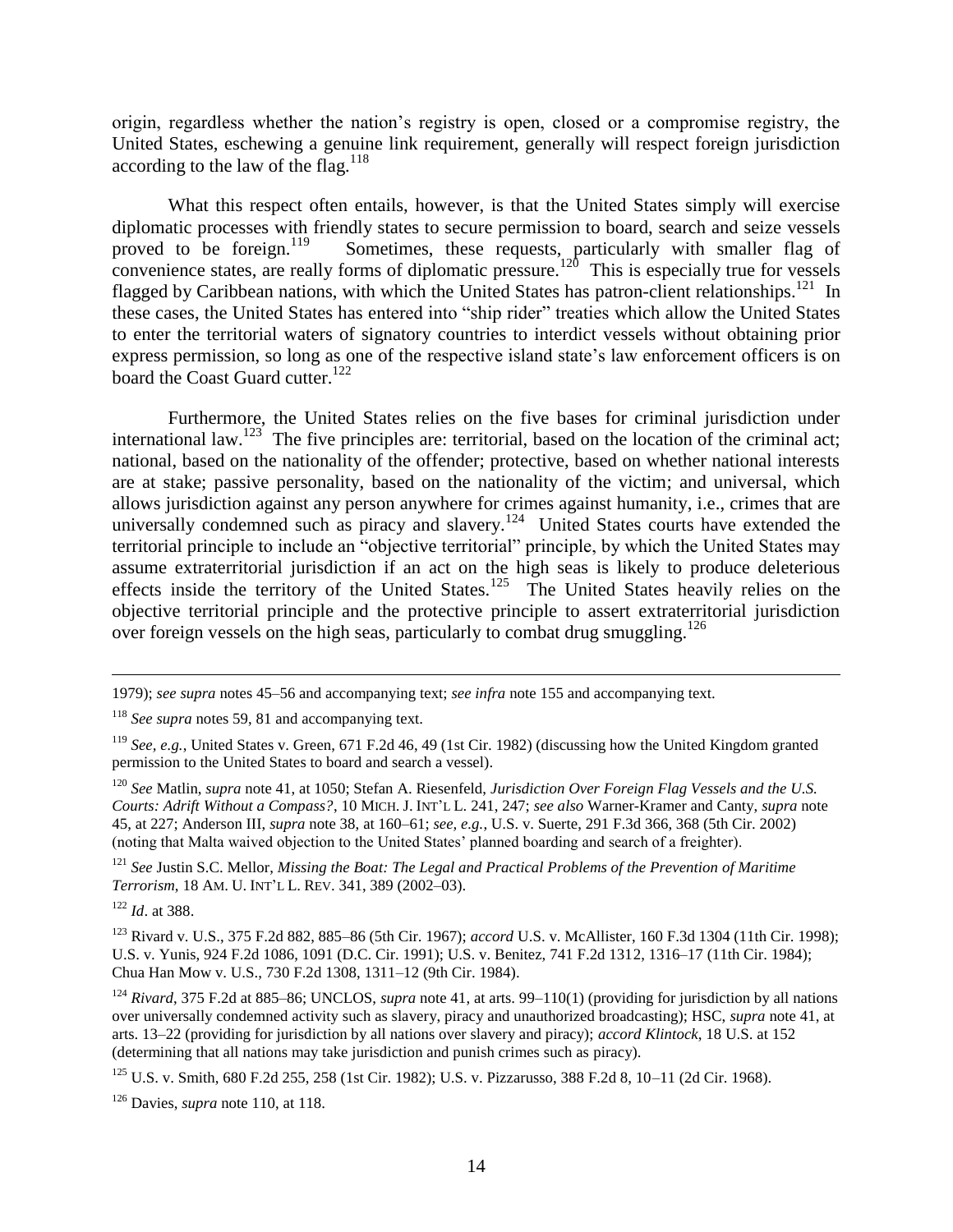In the same vein, Congress passed the Maritime Drug Law Enforcement Act of 1986 (MDLEA), a successor to the Marijuana on the High Seas Act of 1980 (MHSA).<sup>127</sup> Before both acts, the United States had a relatively easy burden of proof to search and seize foreign or stateless vessels *in rem* under the protective principle and the objective territorial principle under then-current statutes.<sup>128</sup> Prosecuting the crew, however, was difficult without a statute establishing jurisdiction *in personam*. 129

The MHSA specifically authorized the prosecution of American citizens on any vessel and the prosecution of foreigners on stateless vessels.<sup>130</sup> Despite criticism of the MHSA alleging that the expansion of jurisdiction violated the freedom of the sea, Congress later amended the MHSA by further expanding the power of the United States to approach, seize, board and prosecute vessels and crews on the high seas.<sup>131</sup> While it appears that Congress made explicit reference to international law, it also incredibly added broad language preserving federal jurisdiction over a foreign national even if it was improperly claimed in contravention to the tenets of international law.<sup>132</sup> Only a foreign nation has standing to complain about the impropriety of United States action under MDLEA with respect to arresting and prosecuting foreign nationals.<sup>133</sup> Irrespective of any formal complaint by a foreign state, the United States still retains jurisdiction over the foreigner.<sup>134</sup> The statute effectively allows the Coast Guard to disregard international law regarding foreign vessels on the high seas, because the courts retain jurisdiction of a foreign crew so long as they are arrested under suspicion of drug smuggling.<sup>135</sup>

This is only a slight departure from previous federal circuit court jurisprudence. In *Ker v. Illinois*, the appellant, who had been convicted for theft and embezzlement, challenged the personal jurisdiction of the Illinois state courts, because a federal official-cum-bounty hunter had kidnapped the appellant in Peru and returned him back to the United States.<sup>136</sup> The Court held that the kidnapping was equivalent to a "mere irregularit[y] in the manner in which he [was]

<sup>134</sup> *Id*.

 $\overline{\phantom{a}}$ 

<sup>127</sup> Maritime Drug Law Enforcement Act of 1986 (MDLEA), 46 U.S.C. app. §§ 1901–1904 (2010); *see* Marijuana on the High Seas Act, Pub. L. Nol. 96-350, 94 Stat. 1159 (1980).

<sup>&</sup>lt;sup>128</sup> *See* United States v. One 43 Foot Sailing Vessel "Winds Will," 405 F. Supp. 879 (S.D. Fla. 1975), *aff'd* 538 F.2d 694 (5th Cir. 1976); Sclafani, *supra* note 48, at 378–79; Roos, *supra* note 48, at 281.

<sup>129</sup> Sclafani, *supra* note 48, at 378–79; *see* Roos, *supra* note 48, at 281.

<sup>130</sup> Tousley, *supra* note 100, at 377.

<sup>131</sup> Sclafani, *supra* note 48, at 379; Tousley, *supra* note 100, at 377–78.

<sup>&</sup>lt;sup>132</sup> *Compare* 46 U.S.C. § 1903(b)(2) (2010) (allowing a vessel to escape the definition of a vessel of the United States so long as it was registered pursuant to the HSC) *and* (c)(1)(B) (calling on the definition of an assimilated stateless vessel pursuant to the HSC) *and* (c)(3) (calling on the definition of the production of manifests listed in Article 5 of the HSC) *with id.* at § 1903(d) ("Any person charged with a violation of this section shall not have standing to raise the claim of failure to comply with international law as a basis for a defense. A claim of failure to comply . . . may be invoked solely by a foreign nation, and a failure to comply . . . shall not divest a court of jurisdiction or otherwise constitute a defense to any proceeding under this chapter.")

<sup>133</sup> 46 U.S.C. app. § 1903(d).

<sup>&</sup>lt;sup>135</sup> See Merriam, *supra* note 93, at 471 ("The United States essentially ignores there noninterference principles and stops and boards ships several miles off the United States coast.").

<sup>136</sup> 119 U.S. 436, 437–39 (1886).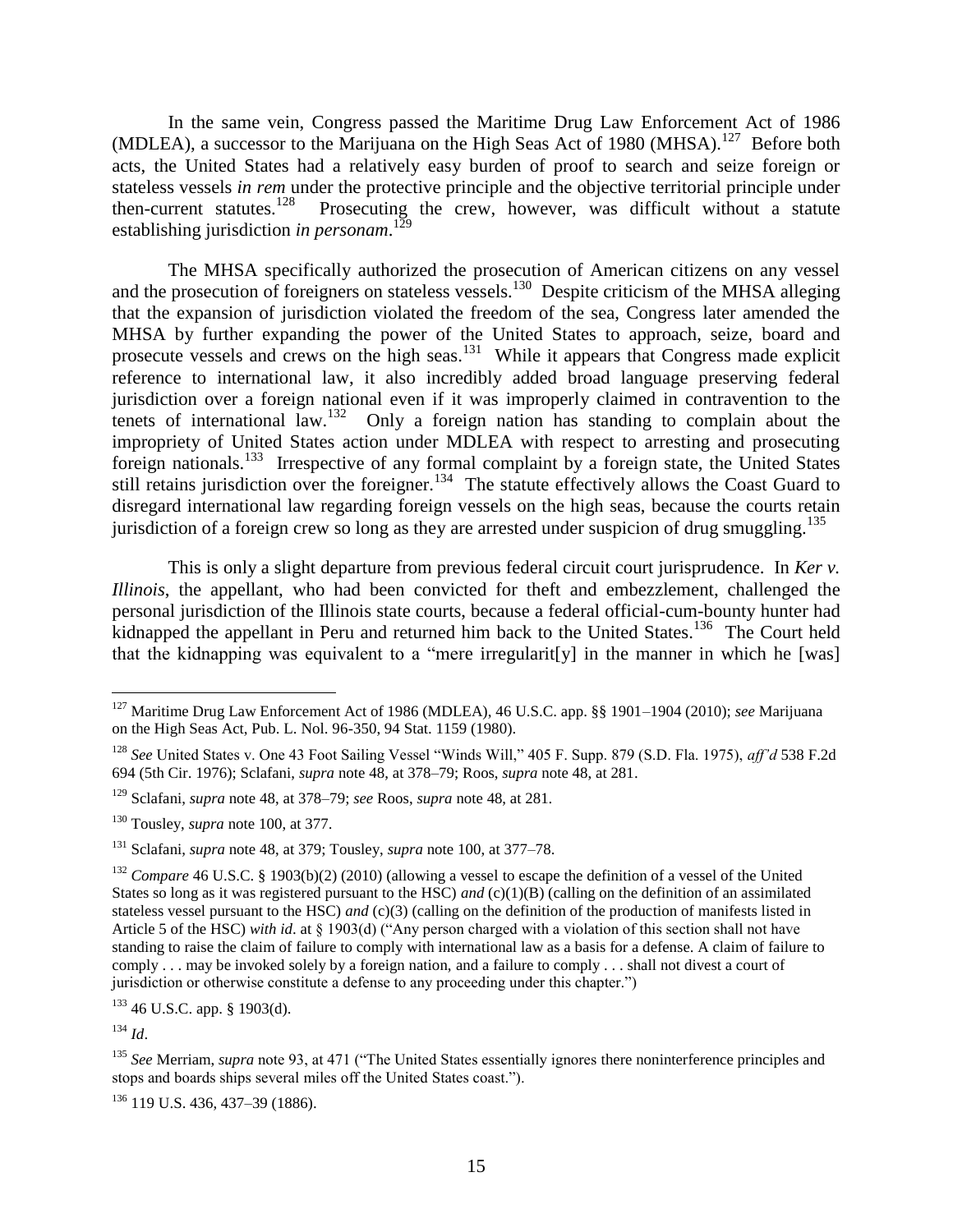brought into the custody of the law," because any person may arrest another for "a heinous crime" and because due process was not at issue so long as the indictment and trial were fair.<sup>137</sup> The Court abstained from ruling on the issue of whether Illinois' retained jurisdiction was proper in light of international law, because it held that the Illinois Supreme Court was equally as competent to address the question, and because Peru still retained the ability to extradite and try the federal officer for kidnapping.<sup>138</sup>

The *Ker* rule was upheld and solidified in *Frisbie v. Collins*, a case in which Michigan officers kidnapped a man in Chicago to stand trial for murder in Michican.<sup>139</sup> The Court held that it

has never departed from the rule announced in *Ker v. Illinois* . . . that the power of a court to try a person for a crime is not impaired by the fact that he had been brought within the court's jurisdiction by reason of a "forcible abduction."... [D]ue process of law is satisfied when one present in court is convicted of crime after having been fairly apprised of the charges against him and after a fair trial. . . . There is nothing in the Constitution that requires a court to permit a guilty person rightfully convicted to escape justice because he was brought to trial  $a$ gainst his will.<sup>140</sup>

It is still a tenet of United States law that a person abducted and brought to trial in violation of the sovereignty of the nation from where he is taken has no independent right to challenge the jurisdiction later assumed by the country to which he is brought.<sup>141</sup>

The MDLEA simply codified the necessary personal jurisdiction over foreign crews for the *Ker-Frisbie* doctrine to take hold with respect to boarding, searching and seizing foreign vessels for suspicion of drug smuggling on the high seas.<sup>142</sup> The wrinkle with respect to the *Ker-Frisbie* doctrine is that it cannot perfect evidence obtained in illegal searches and seizures on the high seas, but rendered inadmissible by the Fourth Amendment.<sup>143</sup> In *United States v. Cadena*, for example, the Fifth Circuit stated that:

In general, warrantless searches are unlawful even if made with probable cause. . . . However, in a variety of exceptional circumstances, a warrant is not prerequisite to a valid search. We have specifically sustained the constitutionality of an

 $\overline{\phantom{a}}$ <sup>137</sup> *Id.* at 440.

<sup>&</sup>lt;sup>138</sup> *Id.* For a modern example of this principle, see Regina v. Kear, 51 C.C.C.3d 574 (Can. 1989) (Canadian court holding, after Canada lodged a complaint with the United States to extradite an American bondsman for kidnapping an American defendant in Toronto who failed to appear for trial in Florida, that the bondsman had no common law power to arrest the American defendant).

<sup>139</sup> 342 U.S. 519, 520, 522 (1952).

<sup>140</sup> *Id*. at 522.

<sup>141</sup> *See* Riesenfeld, *supra* note 120, at 244.

<sup>142</sup> *See* 46 U.S.C. app. § 1903(d).

<sup>143</sup> Christopher Connolly, *"Smoke on the Water": Coast Guard Authority to Seize Foreign Vessels Beyond the Contiguous Zone*, 13 N.Y.U. J. INT'L L. & POL. 249, 255 (1990–91).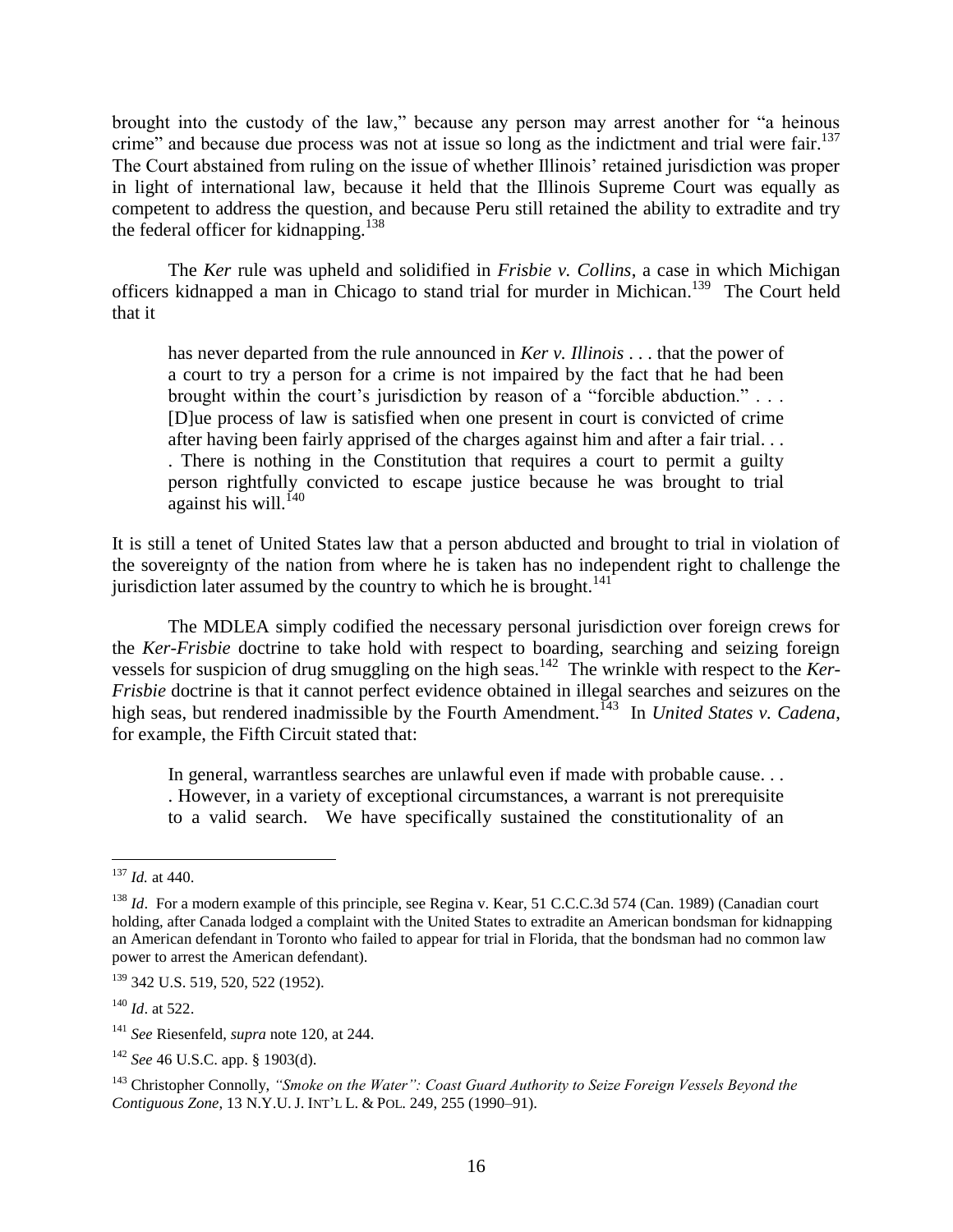inspection, made without a warrant or probable cause pursuant to 14 U.S.C. § 89(a), of United States flag vessels, but *implied that this exception is permissible only with respect to domestic vessels* because of the special interest of the nation in the conduct and operation of its citizens' vessels. . . . Additionally, we have indicated that the Coast Guard has authority to search a domestic vessel for safety, documentary purposes, and "to look for obvious customs and narcotics violations."<sup>144</sup>

Therefore, foreign smugglers can be arrested illegally and tried even under protest of a foreign government in contravention of ratified treaty, but the evidence of an illegal seizure would be inadmissible against them.<sup>145</sup> On the other hand, because vessels are treated like floating pieces of territory of the flag state, if the flag state grants the United States permission to board, search, and seize under its exclusive jurisdiction, because the domestic law of the flag country will not contemplate the Fourth Amendment, evidence obtained may be admissible (at least under Fifth Circuit jurisprudence). 146

## *3. Survey of the Circuits" Fourth Amendment Treatment of Vessels*

In *United States v. Williams*, the Fifth Circuit held that reasonable suspicion was the sufficient standard to justify the search and seizure of a foreign flagged vessel on the high seas pursuant to the statutory authority of Coast Guard and customs officials to search and seize.<sup>147</sup> The Fifth Circuit also reiterated the *Warren* rule allowing the Coast Guard to board and search any vessel of the United States anywhere on the high seas without any articulable suspicion of criminal activity.<sup>148</sup> Because the Fifth Circuit did not interpret the broad statutory grant of power in 14 U.S.C.  $\S$  89(a) and 19 U.S.C.  $\S$  1581(a) through the prism of "land-based" Fourth Amendment jurisprudence, it gave Coast Guard and customs officers unqualified power to stop American vessels under a pretext of a documentation and safety check.<sup>149</sup> Furthermore, the Fifth Circuit subsequently held that "the Coast Guard has implicit power to search an American vessel in *foreign* waters even in the absence of express statutory authority."<sup>150</sup> Under Fifth Circuit jurisprudence, it is clear that foreign vessels are granted minimal protection from search and seizure and that American citizens and vessels are actually granted *fewer* protections than foreigners on the high seas.<sup>151</sup>

The Fifth Circuit's decisions regarding the Fourth Amendment are highly influential,

 $\overline{\phantom{a}}$ <sup>144</sup> 585 F.2d 1252, 1262–63 (1978) (citing *One 43 Foot Sailing Vessel "Winds Will,"* 405 F. Supp. 879) (citation omitted) (quoting U.S. v. Warren, 578 F.2d 1058, 1065 (5th Cir. 1978)) (emphasis added).

<sup>145</sup> Connolly, *supra* note 143, at 255, 327–28; *see* HSC, *supra* note 41, at art. 2.

<sup>146</sup> Connolly, *supra* note 143, at 328; *see* HSC, *supra* note 41, at art. 6(1); *see also, e.g.*, U.S. v. Williams, 617 F.2d 1063, 1075 (5th Cir. 1980) (pointing out that Panamanian consent to search a Panamanian flagged vessel is sufficient authorization to search in the absence of domestic statutory authority).

<sup>147</sup> 617 F.2d at 1073, 1084 (referencing 14 U.S.C. § 89(a) and 19 U.S.C. § 1581(a)).

<sup>148</sup> *Id*. at 1075 (quoting *Warren*, 578 F.2d at 1064).

<sup>149</sup> *See* Marks, *supra* note 109, at 1541–42.

<sup>150</sup> U.S. v. Conroy, 589 F.2d 1258, 1265 (5th Cir. 1979) (emphasis added).

<sup>151</sup> *See supra* notes 112, 115–18, 147–50 and accompanying text.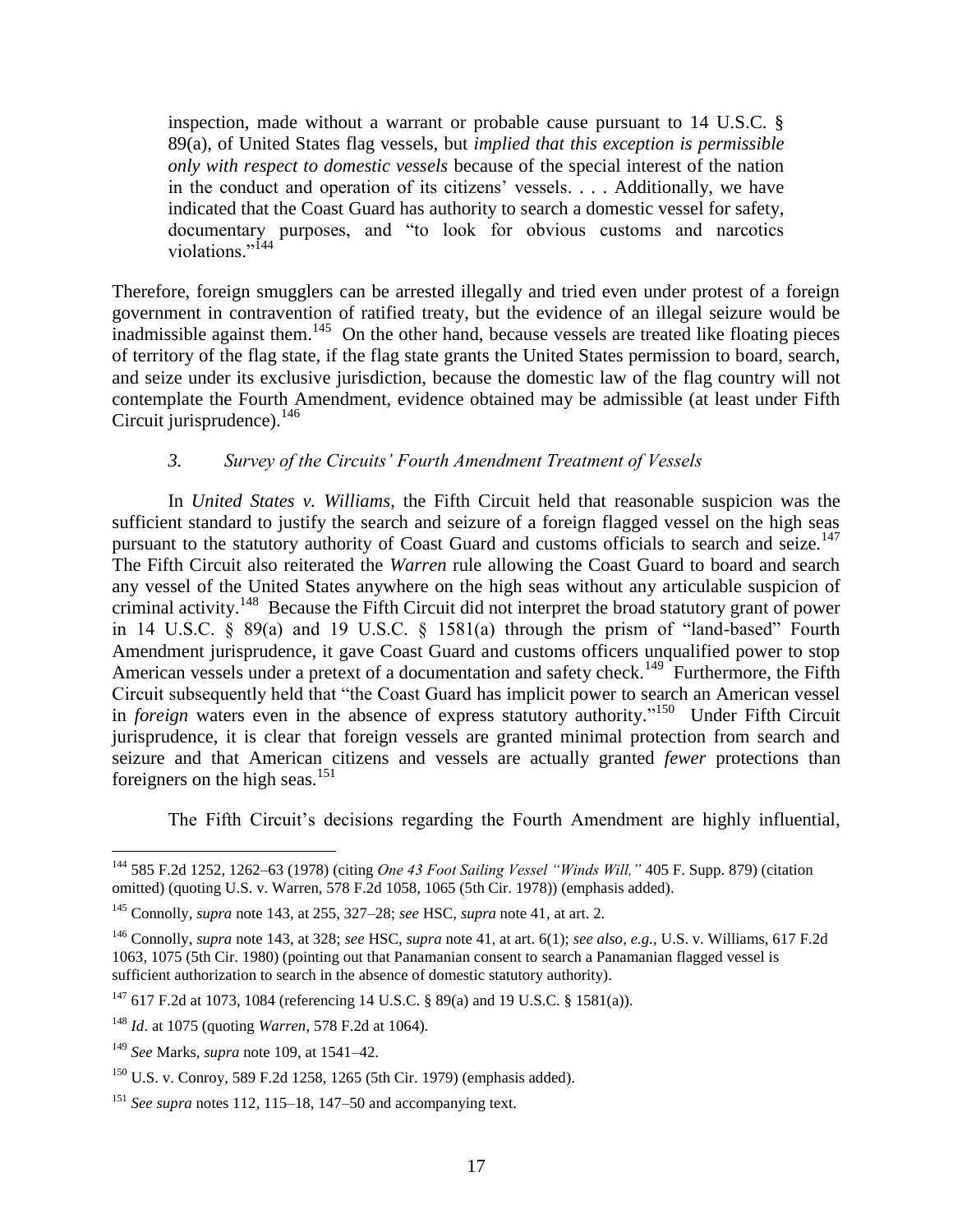because that court has rendered the most as compared to any other circuit court of appeals due to its proximity to drug smuggling routes from Mexico and South America and to the United States de facto client states in the Caribbean and Central America.<sup>152</sup> The First Circuit has agreed with the Fifth Circuit with respect to the level of suspicion necessary to stop a foreign vessel and that there is no suspicion required to stop and board an American vessel.<sup>153</sup> The Eleventh Circuit has taken the same views as the Fifth Circuit with respect to the suspicion sufficient to stop and board a foreign vessel and the fact that American vessels are left without Fourth Amendment protections from detention on the high seas.<sup>154</sup> Additionally, the Eleventh Circuit's decision in *U.S. v. Marino-Garcia* has become the leading case throughout the circuits on detaining, boarding, searching and seizing stateless vessels on the high seas, holding that the United States could take jurisdiction over these "international pariahs" simply by a vessel's status as stateless.<sup>155</sup>

Meanwhile, the Ninth, Second, Fourth and Third Circuits have not been so sanguine as the Fifth, First and Eleventh in their interpretations of 14 U.S.C. § 89(a) and 19 U.S.C. § 1581(a).<sup>156</sup> In *United States v. Piner*, the Coast Guard had stopped a boat in United States territorial waters during the evening, citing a randomized document and safety check as the reason.<sup>157</sup> The Coast Guard officer eventually found marijuana in plain view and arrested the occupants.<sup>158</sup> Holding that the reasons underlying the government's justification to board after dark—to check documents and vessel safety—did not outweigh the privacy interests of the boat's occupants at night, the Ninth Circuit affirmed the lower district court's suppression of the marijuana as evidence.<sup>159</sup> Thus, the Ninth Circuit was the first to circumscribe 14 U.S.C. § 89 with the some of the limits of the Fourth Amendment by actually weighing the interests of the government against the interests of the vessel's occupants.<sup>160</sup>

Later, the Ninth Circuit addressed the Fourth Amendment requirements for boarding, searching, and seizing a foreign national on a foreign vessel in *United States v. Davis*. <sup>161</sup> The Coast Guard approached a British vessel thirty-five miles southwest of Point Reyes, California, because it suspected the vessel of smuggling.<sup>162</sup> When the vessel's captain denied the Coast

<sup>157</sup> 608 F.2d at 359.

<sup>158</sup> *Id*.

<sup>159</sup> *Id*. at 361.

<sup>162</sup> *Id*. at 247.

 $\overline{\phantom{a}}$ <sup>152</sup> *See* Marks, *supra* note 109, at 1539; *supra* notes 119–22 and accompanying text.

<sup>&</sup>lt;sup>153</sup> U.S. v. Hilton, 619 F.2d 127, 131–33 (1st Cir. 1980) (noting that the Coast Guard has broad discretion in deciding which vessel to board); U.S. v. Arra, 630 F.2d 836, 841–42 (1st Cir. 1980).

<sup>154</sup> U.S. v. Glen-Archila, 677 F.2d 809, 813 (11th Cir. 1982); U.S. v. Clark, 664 F.2d 1174, 1174–75 (11th Cir. 1981).

<sup>&</sup>lt;sup>155</sup> 679 F.2d at 1382 – 83; *see supra* note 117 and accompanying text.

<sup>156</sup> *See* Marks, *supra* note 109, at 1551–60.

<sup>160</sup> *See* 608 F.2d 358 (9th Cir. 1979); Marks, *supra* note 109, at 1552–53. *But see* U.S. v. Watson, 678 F.2d 765, 768 (9th Cir. 1982) (upholding a search and seizure of a vessel at night, because the boarding was pursuant to a regularized administrative plan rather than a random decision of the Coast Guard officer).

<sup>161</sup> 905 F.2d 245, 248–49.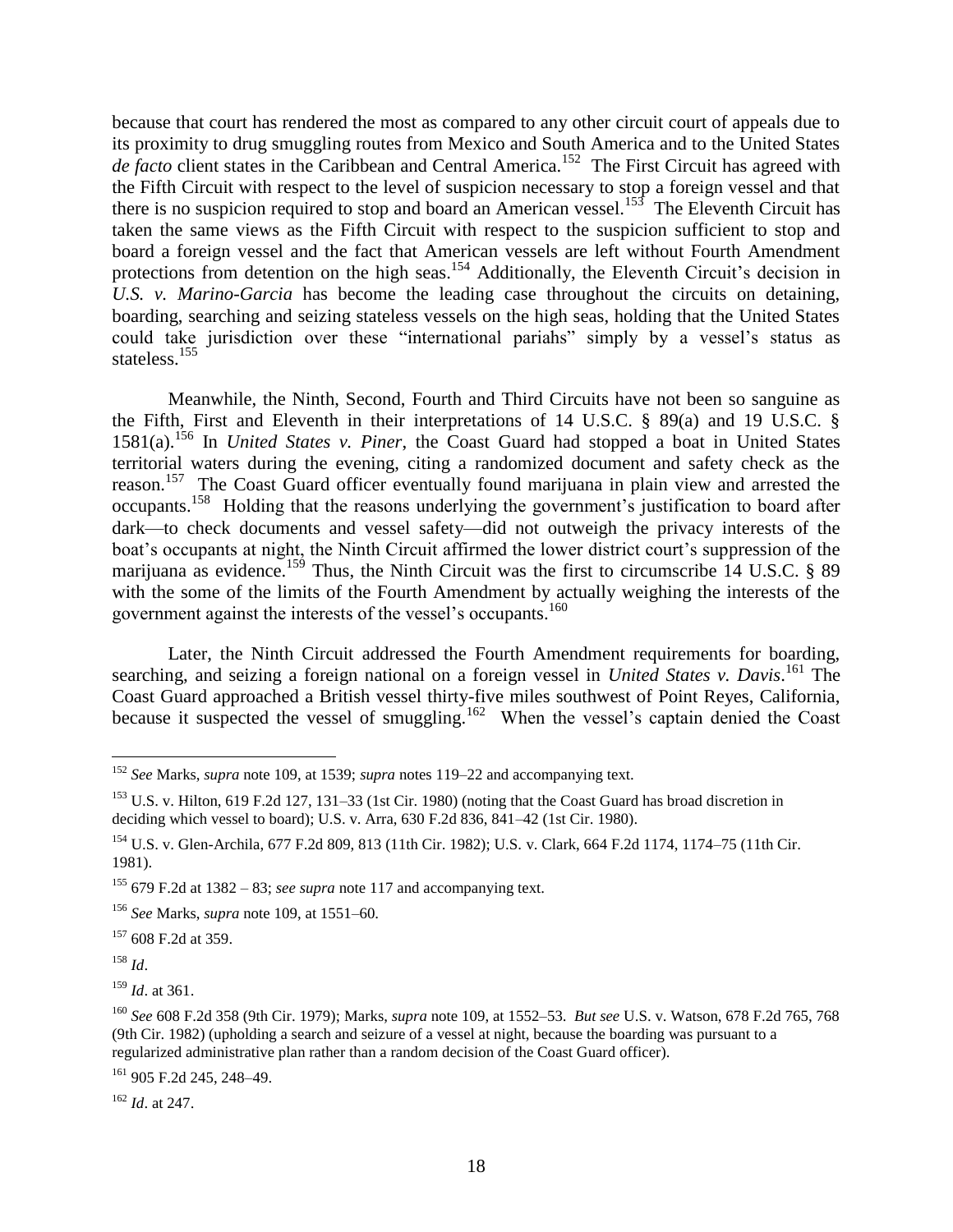Guard's request to board, the Coast Guard contacted the United Kingdom, which gave the United States permission to board.<sup>163</sup> The Ninth Circuit did not, however, end its analysis at the grant of permission by the United Kingdom.<sup>164</sup> Instead, the court engaged in a three-part inquiry.<sup>165</sup> First, the court stated that prosecution of a foreign national requires a preliminary analysis as to whether the Constitution allowed Congress to give extraterritorial effect to the criminal statute in question (MDLEA).<sup>166</sup> Finding that the Constitution expressly grants Congress the power to "define and punish  $\ldots$  felonies on the high seas," the court found that MDLEA met this test.<sup>167</sup>

Next, the court evaluated whether Congress intended for the statute in question to have extraterritorial effect.<sup>168</sup> The Ninth Circuit found that Congress did intend the MDLEA to have extraterritorial effect.<sup>169</sup> Finally, and most importantly, the court stated that there must be an inquiry into whether there is a "sufficient nexus between the defendant and the United States" to avoid fundamental unfairness.<sup>170</sup> In this specific case, the Ninth Circuit found that there was a sufficient nexus given the defendant's sudden change of course upon detection, the size of his ship versus his stated point of departure, and the other factors that gave the Coast Guard reasonable suspicion.<sup>171</sup> The "sufficient nexus" language, however, was a sharp departure from the majority rule, which requires no nexus whatsoever.<sup>172</sup>

It is important to note that the Ninth Circuit follows the others with respect to stateless vessels apprehended on the high seas.<sup>173</sup> In *United States v. Caicedo*, the Coast Guard boarded and seized a stateless vessel off the coast of Nicaragua, two thousand miles from San Diego.<sup>174</sup> The vessel had jettisoned one ton of cocaine before being boarded, but the Coast Guard admitted that there was no evidence that the crew intended to sail to the United States or that any of the drug-related activities occurred in the United States.<sup>175</sup> Despite these facts, the Ninth Circuit distinguished *Caicedo* from *Davis* and rejected the application of "sufficient nexus," simply because the vessel was stateless.<sup>176</sup>

The Second Circuit's Fourth Amendment jurisprudence seems to concur with the Fifth

 $\overline{\phantom{a}}$ <sup>163</sup> *Id*.

<sup>&</sup>lt;sup>164</sup> *But see supra* note 146 and accompanying text.

<sup>165</sup> 905 F.2d at 248.

<sup>166</sup> *Id*.

<sup>167</sup> *Id*. (quoting U.S. CONST. art. I, § 8, cl. 10).

<sup>&</sup>lt;sup>168</sup> *Id.* ("We require Congress make clear its intent to give extraterritorial effect to its statutes." (citing U.S. v. Pinto-Mejia, 720 F.2d at 259)).

<sup>169</sup> *Id*. (citing 46 U.S.C. app. § 1903(h) (1986)).

<sup>170</sup> *Id*. at 248–49.

<sup>171</sup> *Id*. at 247, 249.

<sup>172</sup> *See supra* notes 146–52 and accompanying text.

<sup>173</sup> *See supra* notes 117 & 155 and accompanying text; *infra* notes 174–76 and accompanying text.

<sup>174</sup> 47 F.3d 370, 371 (9th Cir. 1995).

<sup>175</sup> *Id*.

<sup>176</sup> *Id*. at 371–73; *accord Marino-Garcia*, 679 F.2d at 1383.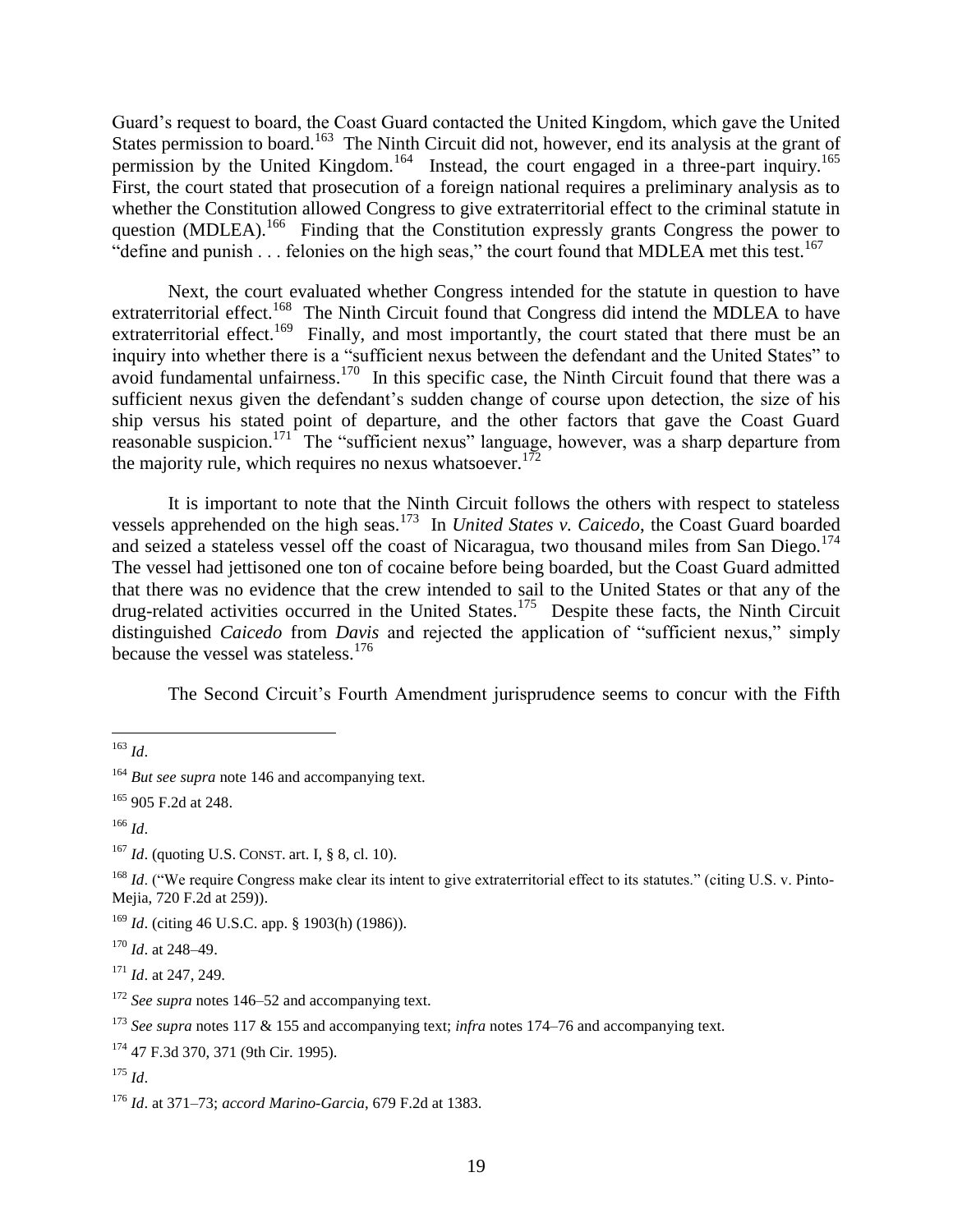Circuit's results, but not its reasoning.<sup>177</sup> In *United States v. Steifel*, the Coast Guard seized a vessel flagged in Panama on the high seas and searched it.<sup>178</sup> The court held that land-based search and seizure principles were applicable on the high seas, but likened a stop on the high seas to a traffic stop under *Terry v. Ohio* and remained unconvinced by the government's argument that the Coast Guard was exempt from a reasonableness requirement.<sup>179</sup>

The Fourth Circuit has also applied land-based search and seizure principles in its jurisprudence for the high seas.<sup>180</sup> In *United States v. Harper*, the court addressed the Fourth Amendment limits on a 14 U.S.C. § 89(a) seizure of an American vessel eight hundred miles away from North Carolina.<sup>181</sup> Comparing the detention of the vessel to a border patrol stop, the court determined that it was reasonable since border stops are *per se* reasonable.<sup>182</sup> Strangely, this stop occurred well outside the customs waters of the United States, which constitute a sea zone most analogous to patrolled borders.<sup>183</sup> Functionally speaking, this makes the Fourth Circuit's jurisprudence very similar to the Fifth Circuit's doctrines regarding American vessels on the high seas at least with respect to 14 U.S.C. § 89(a).<sup>184</sup> But, later in *Blair v. United States*, the Fourth Circuit held that a 19 U.S.C. § 1581(a) customs stop is limited by the Fourth Amendment in that it should be a "brief investigatory stop upon a reasonable suspicion of illegal activity."<sup>185</sup> A further search could only be supported upon probable cause.<sup>186</sup>

Finally, the Third Circuit agrees with the Eleventh and Fifth Circuit in their result that there is no nexus requirement for capturing a stateless vessel on the high seas suspected of drug smuggling under the MDLEA. $187$  The court stated that the statute superseded a nexus requirement that the court itself had required previously in *United States v. Wright-Barker*. 188

There is, of course, no doubt the Congress may override international law by clearly expressing its intent to do so. . . . Inasmuch as Congress . . . expressed no such intent, we felt obligated in *Wright-Barker* to apply the nexus test as required by international law. But 46 U.S.C. app. § 1903(d) expresses the necessary congressional intent to override international law to the extent that international law might require a nexus to the United States for the prosecution of the offenses

 $\overline{\phantom{a}}$ <sup>177</sup> *See* Marks, *supra* note 109, at 1555.

<sup>178</sup> 665 F.2d 414, 418 (2d Cir. 1981).

<sup>179</sup> *Id*. at 419–20 (citing 392 U.S. 1 (1968)).

<sup>180</sup> *See* Marks, *supra* note 109, at 1557–60.

<sup>181</sup> 617 F.2d 35, 35 (4th Cir. 1980).

<sup>182</sup> *Id*. at 37–39

<sup>183</sup> Marks, *supra* note 109, at 1558.

<sup>184</sup> *See supra* notes 147–52, 180–83 and accompanying text.

<sup>185</sup> 665 F.2d 500, 504–05 (4th Cir. 1981).

<sup>186</sup> *Id*. at 504.

<sup>187</sup> U.S. v. Martinez-Hidalgo, 993 F.2d 1052, 1056 (3d Cir. 1993).

<sup>188</sup> *Id*. (citing 46 U.S.C. app. § 1903(d)). *Contra* 784 F.2d 161, 168–69 (necessitating a demonstration that the smugglers intended to affect the United States).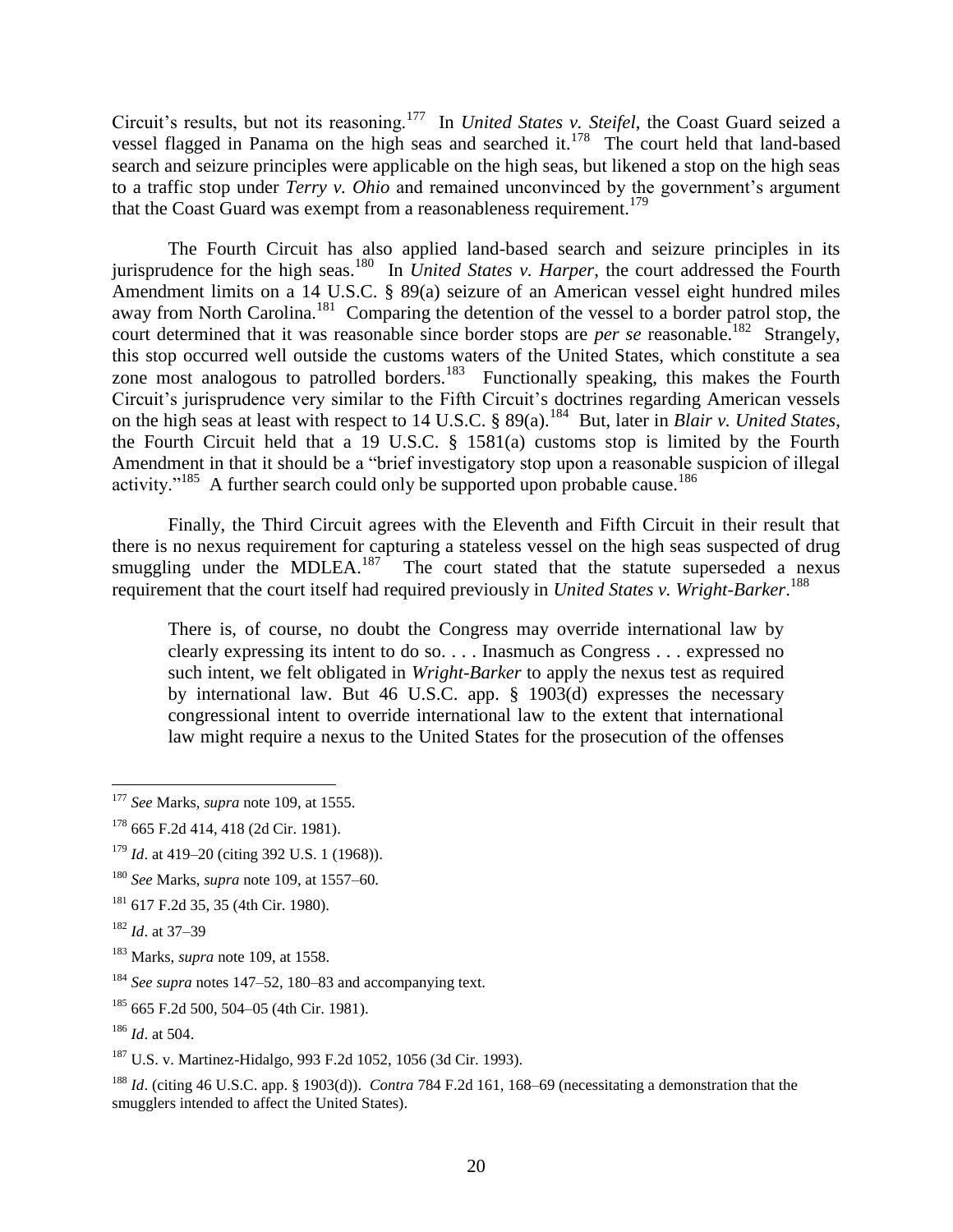defined in the [MDLEA].<sup>189</sup>

It appears that the Third Circuit concurs with the Eleventh and Fifth Circuits' rule regarding the boarding and capture of stateless drug smuggling vessels, but it also seems that the Third Circuit would require a nexus in the absence of overriding statute, which contrary to the majority rule.<sup>190</sup> This even would run contrary to the Ninth Circuit's jurisprudence on the stateless vessel issue.<sup>191</sup>

### *4. The Mothership Doctrine and Hot Pursuit*

International law does itself allow for other exceptions to the freedom of the high seas doctrine, including the mothership doctrine and the doctrine of hot pursuit.<sup>192</sup> Hot pursuit occurs when the coastal state has "good reason to believe" that a vessel has violated its laws and when the state begins pursuit of the vessel while the vessel is still in its contiguous zone or territorial sea.<sup>193</sup> The right of hot pursuit ends at another nation's territorial waters.<sup>194</sup> The treaties also recognize that smaller boats may be working together as a team or even in concert with a larger "mother ship" hovering just outside of a nation's enforcement zones or territorial sea.<sup>195</sup> The mothership doctrine, also known as the doctrine of constructive presence, allows a state to pursue all the vessels involved so long as one of them is inside the contiguous zone of the state.<sup>196</sup> Clearly, Congress enacted MDLEA and its predecessor, MHSA, with hot pursuit and constructive presence in mind.<sup>197</sup> It is also clear, that Congress and the courts have extended the enforcement power of the United States well beyond the dictates of customary international law.<sup>198</sup>

#### III. ANALYSIS

#### *A. American Admiralty Jurisdiction Over Seasteads*

#### *1. Sea Zones*

Seasteads cannot be politically autonomous inside the inland waters or territorial sea of the United States (or any coastal nation).<sup>199</sup> Moreover, despite the international principles that theoretically attenuate the authority of a coastal nation inside its contiguous zone to enforcement

 $\overline{\phantom{a}}$ <sup>189</sup> 993 F.2d at 1056.

<sup>190</sup> *But see* Sclafani, *supra* note 48, at 394.

<sup>191</sup> *See supra* notes 173–76, 187–90 and accompanying text.

<sup>192</sup> UNCLOS, *supra* note 41, at art. 111; HSC, *supra* note 41, at art. 23.

<sup>&</sup>lt;sup>193</sup> UNCLOS, *supra* note 41, at art. 111(1); HSC, *supra* note 41, at art. 23(1).

<sup>194</sup> UNCLOS, *supra* note 41, at art. 111(3); HSC, *supra* note 41, at art. 23(2).

<sup>195</sup> UNCLOS, *supra* note 41, at art. 111(4); HSC, *supra* note 41, at art. 23(3).

<sup>196</sup> UNCLOS, *supra* note 41, at art. 111(4); HSC, *supra* note 41, at art. 23(3).

<sup>197</sup> *See* Sclafani, *supra* note 48, at 378–79. For a history of American treatment of motherships and hot pursuit, see Connolly, *supra* note 143, at 263–70.

<sup>198</sup> *See supra* notes 119–98 and accompanying text.

<sup>199</sup> *See supra* notes 90–94 and accompanying text.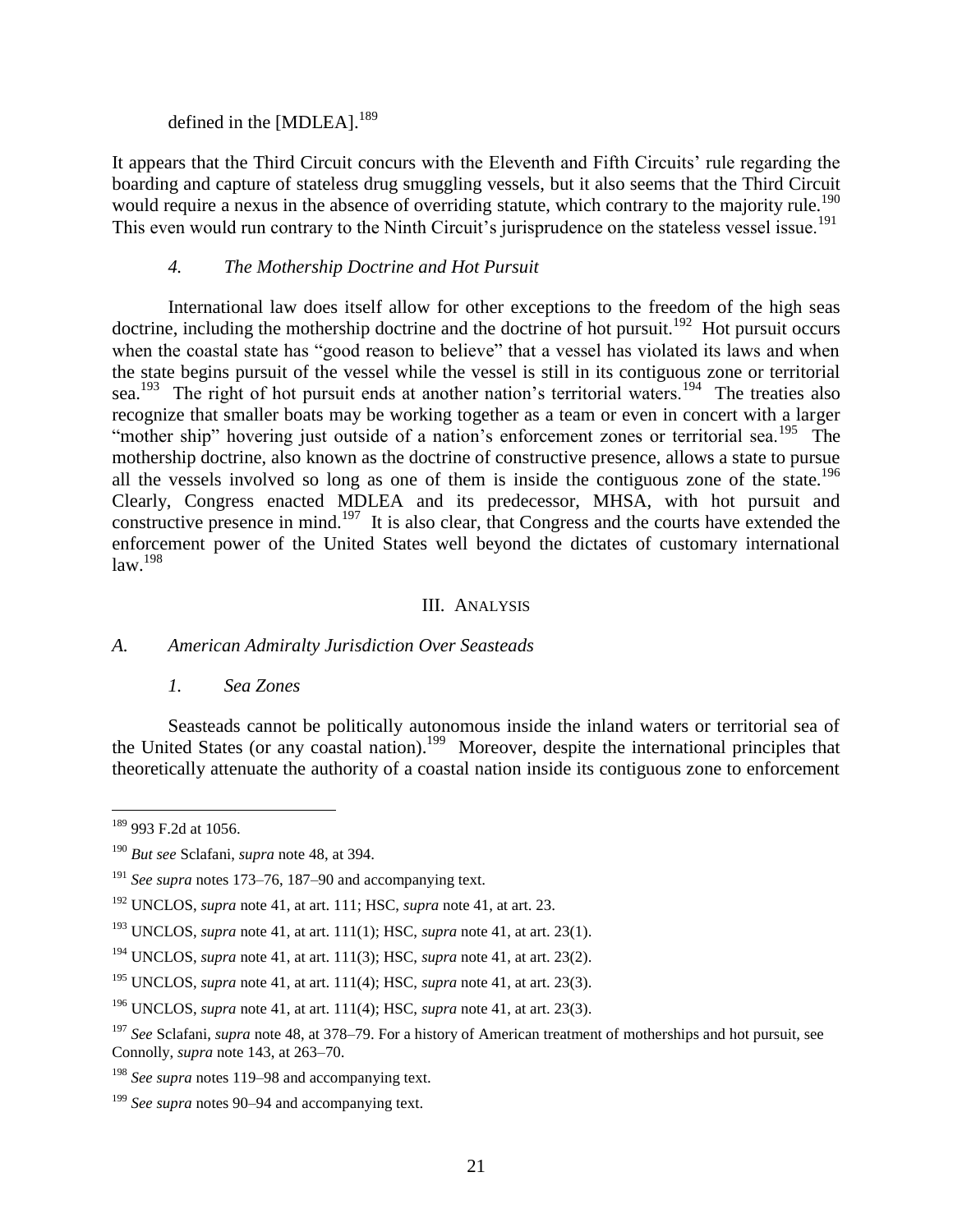of customs, fiscal, immigration, and sanitary laws, the United States exercises *de facto* plenary authority twenty-four nautical miles from its coastline.<sup>200</sup> A seastead also realistically cannot exercise autonomy inside a contiguous zone.<sup>201</sup>

The two hundred nautical mile exclusive economic zone (EEZ) also poses problems for both floating and fixed-location seasteads.<sup>202</sup> Fixed-location seasteads in the EEZ, although not in admiralty, would fall under the jurisdiction of the United States.<sup>203</sup> Floating seastead vessels fishing in the EEZ would certainly come under the jurisdiction of the United States.<sup>204</sup> Even though The Seasteading Institute (TSI) suggests aquaculture—farming aquatic life for food and others staples—as an alternative to fishing directly, it is possible that a seastead inside an EEZ could find itself running afoul of the conservation laws of the applicable coastal state.<sup>205</sup> Exclusive economic zones, as grants of resources in and below the sea within the designated 200 nautical mile limit, could be interpreted broadly by United States courts to subsume the types of resources that may be grown or developed by a seastead in its attempt to eke out life.<sup>206</sup> While no laws currently indicate that resources raised, as opposed to captured, while a seastead is passing through the American EEZ are subject to American law, broad grants of power in other areas indicate that this is a distinct possibility, liable to interfere with a seastead's autonomy.<sup>207</sup>

Beyond the EEZ are the true high seas.<sup>208</sup> Given the United States' penchant for exercising jurisdiction thousands of miles from its coastlines, not even the territorial sea of other nations may be sufficient to protect a seastead from American jurisdiction.<sup>209</sup> Besides, homesteading on the *territorial* seas of another country also would run counter to the stated purpose of The Seasteading Institute's principles regarding political autonomy.<sup>210</sup> Thus, there is no manner in which a floating seastead altogether can avoid the locational or territorial jurisdictional authority of a coastal state, particularly the United States of America.<sup>211</sup> The crux of a free-floating seastead's maximum autonomy, therefore, is in remaining on the high seas while minimizing exposure to the United States on other  $axes$ <sup>212</sup> Meanwhile, it behooves The

 $\overline{\phantom{a}}$ <sup>200</sup> *See supra* notes 95–97, 100, 103–09 and accompanying text.

<sup>201</sup> *See supra* notes 95–97, 100, 103–09, 200 and accompanying text.

<sup>202</sup> *See supra* notes 98, 100–01 and accompanying text.

<sup>203</sup> *See generally* Outer Continental Shelf Lands Act, 43 U.S.C. §§ 1331–1356a (2010).

<sup>204</sup> *See supra* note 98 and accompanying text; *see* FRIEDMAN WITH GRAMLICH, *supra* note 5, at 170 (mentioning the problems that an EEZ presents to fishing inside the zone).

<sup>205</sup> *See* FRIEDMAN WITH GRAMLICH, *supra* note 5, at 170–71; *supra* note 98 and accompanying text.

<sup>206</sup> *See supra* notes 202–05 and accompanying text.

<sup>207</sup> *See supra* notes 202–06 and accompanying text.

<sup>208</sup> *See supra* notes 90, 96, 98 and accompanying text.

<sup>209</sup> *See supra* notes 121–22, 133–42 and accompanying text.

<sup>210</sup> *See supra* notes 2, 92 and accompanying text.

<sup>211</sup> *See supra* notes 209–10 and accompanying text.

<sup>212</sup> *See supra* notes 209–11 and accompanying text; *infra* notes 214–71 and accompanying text. *But see* FRIEDMAN WITH GRAMLICH, *supra* note 5, at 256–7 ("Because being close to existing countries is so beneficial to the success of early seasteads, [the risk of intervention from existing governments] requires careful attention during seasteading's early years."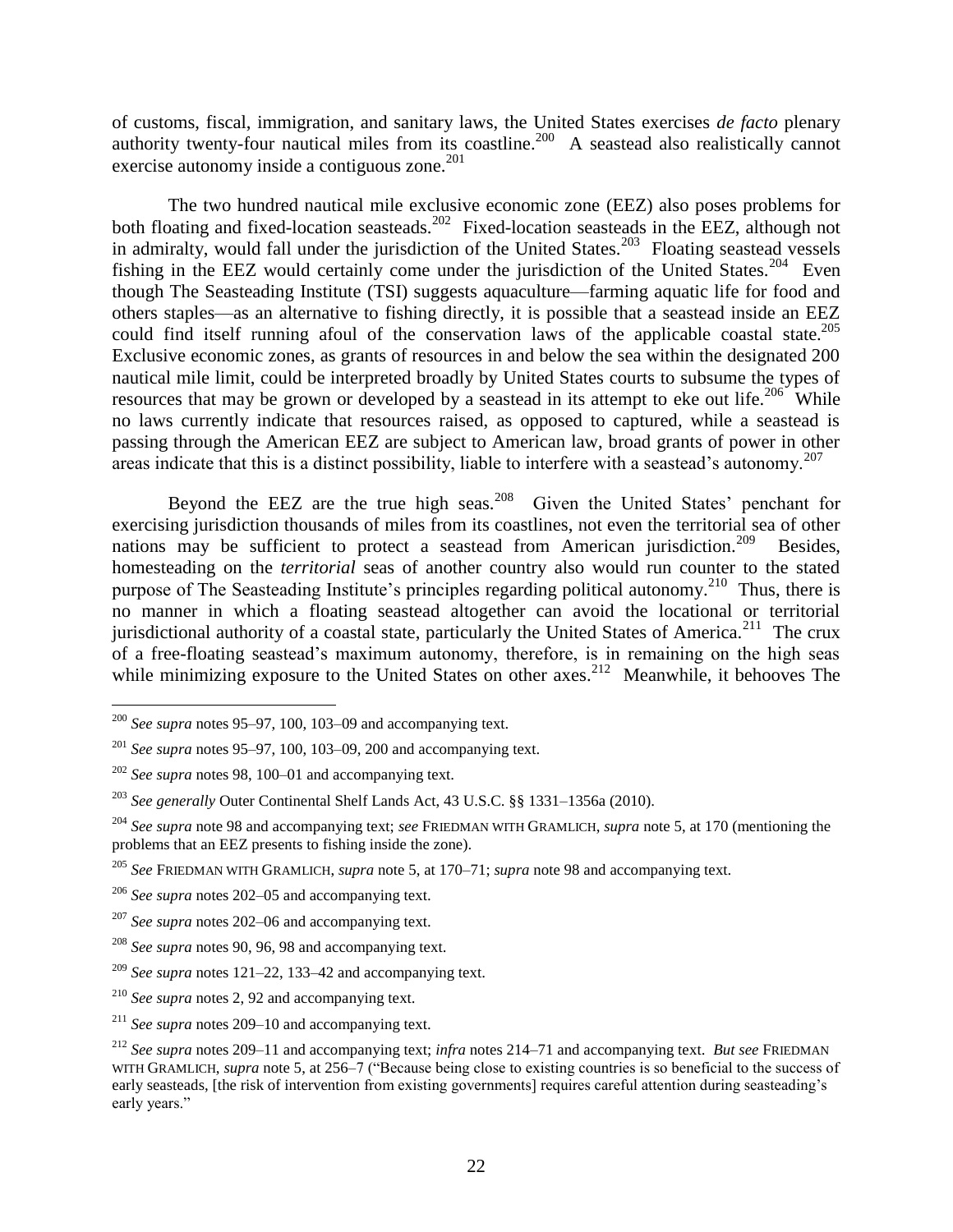Seasteading Institute to prefer and develop fixed-location seasteads as soon as possible.<sup>213</sup>

## *2. American Seasteads*

It goes without question that American-flagged seastead vessels would be subject to American jurisdiction.<sup>214</sup> Further, American vessel registration would plight the seastead with the possibility of being approached by a Coast Guard cutter, boarded, and possibly searched and seized, ironically with little to no protection under the Fourth Amendment.<sup>215</sup> The exception to this would take hold when American seastead vessels were located near the west coast of the United States, subject to the law of the Ninth Circuit, which would evaluate a detention, search or seizure by weighing the government's interest in the document and safety check with the privacy interest of the vessel and its crew.<sup>216</sup>

## *3. Stateless Seasteads*

This analysis does not address whether and how the United States might exercise jurisdiction over a putatively stateless fixed-location artificial island seastead, but it is unquestionable that the United States can almost always—and often will—take jurisdiction over a stateless vessel and its occupants upon discovery.<sup>217</sup> Despite TSI's concern about a nation seeking to unilaterally claim physical jurisdiction over a given area on the high seas, the principle of the freedom of the high seas indicates this is not a likely scenario.<sup>218</sup> The use of vessels as seasteads, i.e. floating structures that move along the sea with or without motive power and have the ability to transport people and goods, will subject seasteaders to the admiralty jurisdiction of the United States where a fixed-location would be less likely to fall under the jurisdiction of any current legal framework.<sup>219</sup>

The caveat to plenary American jurisdiction over stateless vessels is that the Coast Guard will not be able or care to retain jurisdiction over a stateless vessel once it is searched and found to possess no contraband or be in violation of any applicable American law.<sup>220</sup> Given the United States' drug enforcement policies, a stateless vessel will be approached far more often than a flagged vessel, even if it is repeatedly found to possess no contraband or not to be in violation of American law.<sup>221</sup>

So while it may be of interest to some seasteaders to promote long-term autonomy by sailing stateless, they must be exceedingly carefully to avoid the contraband laws of all nations,

 $\overline{\phantom{a}}$ <sup>213</sup> *See supra* notes 21–28, 31 and accompanying text; *infra* note 212 and accompanying text.

<sup>214</sup> *See supra* notes 38–42, 110–14 and accompanying text.

<sup>215</sup> *See supra* notes 151–54 and accompanying text.

<sup>216</sup> *See supra* notes 156–72 and accompanying text.

<sup>217</sup> *See supra* notes 155, 173–76, 187–89 and accompanying text.

<sup>218</sup> *See* FRIEDMAN WITH GRAMLICH, *supra* note 5, at 126 (hypothesizing a greater likelihood of risk due to political insecurity arising in any given fixed location); *but see supra* notes X–X and accompanying text.

<sup>219</sup> *See supra* notes 21–28, 31, 212–13 and accompanying text.

<sup>220</sup> *See supra* notes 124–35, 147–91 and accompanying text.

<sup>221</sup> *See supra* notes 124–35, 147–91 and accompanying text.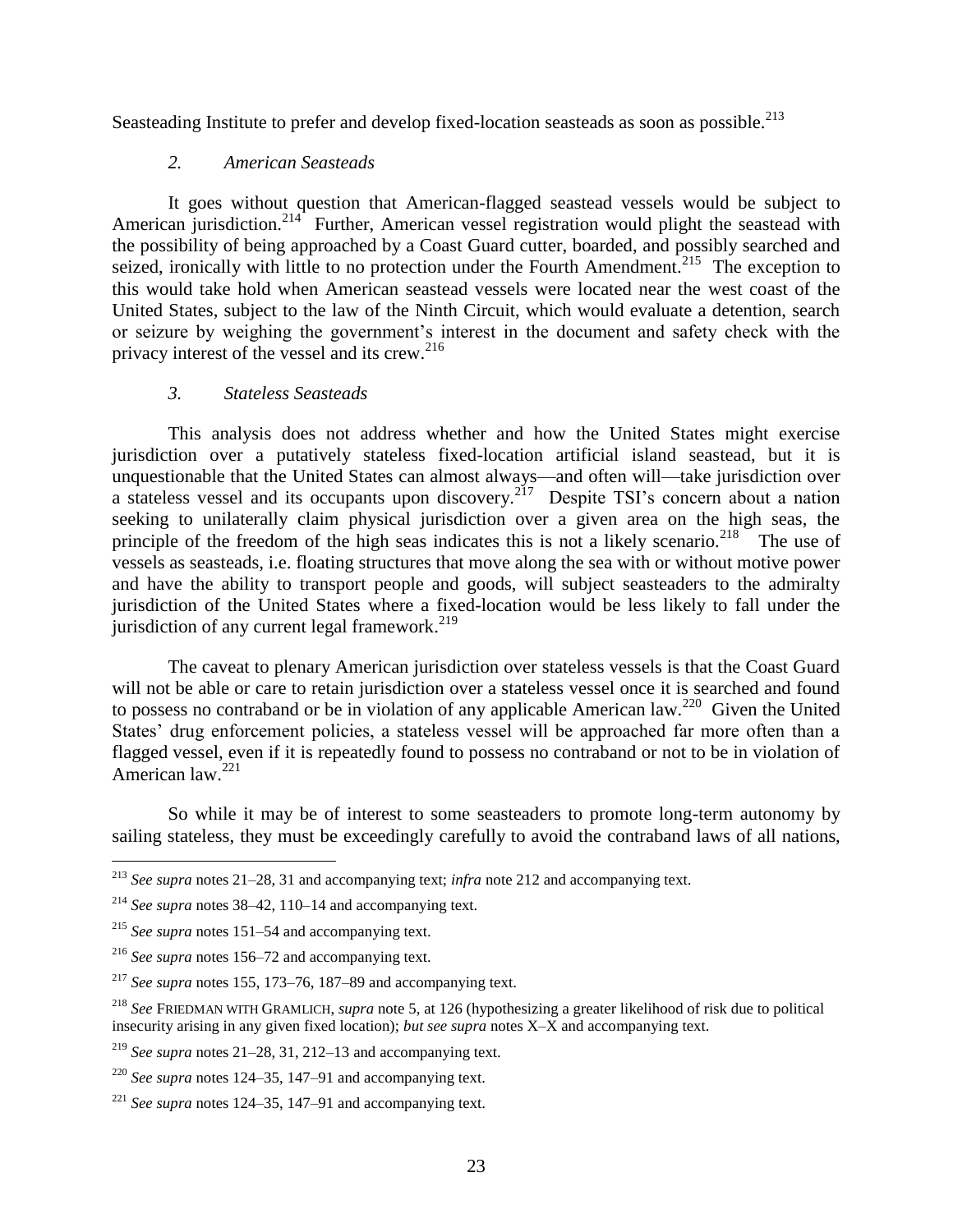since every nation could presume jurisdiction over their vessels.<sup>222</sup> This is especially true with respect to the United States given its aggressive drug war policies.<sup>223</sup> While the United States can retain jurisdiction over stateless vessels as if they were American vessels, no court cares to provide stateless vessels with any sort of Fourth Amendment protection whatsoever.<sup>224</sup> To this end, stateless seasteads should avoid the places and routes where the Coast Guard is most likely to patrol, which practically means stateless seasteads should eschew the Western Hemisphere.<sup>225</sup>

## *4. Conveniently Flagged Seastead Vessels*

To avoid immediate suspicion and constant hassle from the Coast Guard (or any other nation's warships), a mobile seastead's owner(s) would be wise to register it with a seafaring nation.<sup>226</sup> TSI's desire to promote autonomy appears to comport best with flagging seasteads in open registries where low regulation and low taxes are the norm.<sup>227</sup> Of course, the United States has a significant number of bilateral relationships with open and closed registries giving it the authority, or at least the relationships, to request consent to board vessels flagged in those coastal states.<sup>228</sup> Not only are the United States' claims to jurisdiction broad, but so is its diplomatic reach.<sup>229</sup> Seasteaders could consider registering their vessels with compromise states, if they are able to meet the national character requirements for the owner(s).<sup>230</sup> This may help them avoid the stigma of a flag of convenience, harassment at ports, the regularity with which Coast Guard appears to stop vessels from Caribbean and Central American states and the tendency of open registry states to acquiesce to any boarding requests by the United States.<sup>231</sup>

Establishing a close relationship with a flag of convenience state over time, if possible, could allow a seastead growing in population and respect to give a smaller nation incentive to advocate for it under international legal principles should the United States seize a vessel or its crew.<sup>232</sup> In certain cases, a complaint by another nation-state will not automatically divest American courts of jurisdiction over a vessel or person, but may prompt their release.<sup>233</sup> Seasteads could also work toward the long-term goal of persuading an open registry state *not* to acquiesce in the boarding of seasteads in exchange for some type of incentive, e.g., a greater tax rate or a royalty for a term of years on the patents seasteaders are sure to develop in their quest to

<sup>231</sup> *See supra* notes 84–89, 119–22 and accompanying text.

 $\overline{\phantom{a}}$ <sup>222</sup> *See supra* notes 44–56 and accompanying text.

<sup>223</sup> *See supra* notes 124–35, 147–91 and accompanying text.

<sup>224</sup> *See supra* notes 147–91 and accompanying text.

<sup>225</sup> *See supra* notes 147–91 and accompanying text; MONROE DOCTRINE (1823).

<sup>226</sup> *See supra* notes 57–61 and accompanying text.

<sup>227</sup> *See supra* notes 2, 64–65 and accompanying text.

<sup>228</sup> *See supra* notes 119–22 and accompanying text.

<sup>229</sup> *See supra* notes 119–22 and accompanying text.

<sup>230</sup> *See supra* notes 87–89 and accompanying text.

<sup>232</sup> *See supra* notes 43–44, 65 and accompanying text; Treves, *supra* note 83, at 184–85 (discussing the ability for states to advocate for the prompt release of vessels and crews under international law); *see also supra* notes 65, 77– 78 and accompanying text.

<sup>233</sup> *See supra* notes 136–38 and accompanying text.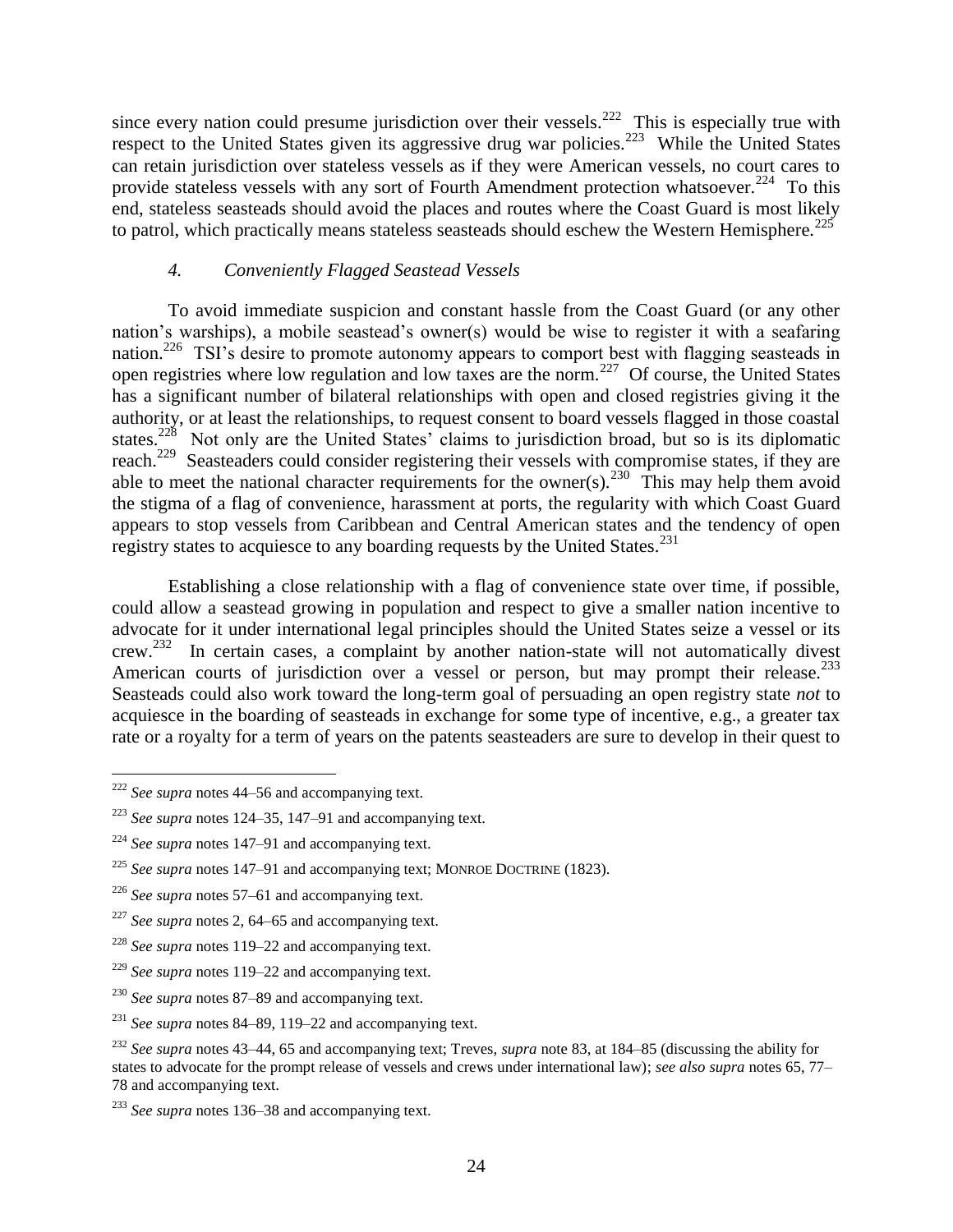make living on the sea technologically viable.<sup>234</sup>

Assuming a seastead is foreign flagged, it is, again, guaranteed the most protection from detentions by Coast Guard and Customs officers who are stationed out of the west coast of the United States, the home of the Ninth Circuit Court of Appeals.<sup>235</sup> While American vessels enjoy a modicum of protection in the form of a balancing test used to weigh the government's interests versus the vessel's interests, foreign vessels require a nexus for the United States to be able to board, search and seize.<sup>236</sup> Overall, attenuation of the risk of interference by the United States government appears to require locating and moving seasteads in the Pacific Ocean as opposed to the Atlantic. $^{23}$ 

Seasteaders should also carefully monitor the ownership interests in vessels so that they are not substantially controlled by American citizens or corporations.<sup>238</sup> Even where a vessel is foreign flagged and subject to the law of the flag under international law and *Lauritzen*, the United States may be able to invoke jurisdiction over a seastead, simply because it is sufficiently American for the purposes of a given statute.<sup>239</sup> Seasteaders also must be very careful when buying American ships and reflagging them, since any administrative mistake in the transfer of an American ship to a foreign flag could still render it subject to American laws.<sup>240</sup> Similarly, seasteaders must also be wary of any foreign ship that once may have been flagged in the United States even if it has been transferred or reflagged several times since its American registration.<sup>241</sup>

### *5. Drug Use*

It behooves a seastead, given the continuing policy of the United States to interdict narcotics thousands of miles from its shores with jurisdictional impunity, to avoid drug trade and transport.<sup>242</sup> Even TSI acknowledges that politically autonomous communities invite activity which is otherwise taboo in other (most) parts of the world.<sup>243</sup> Assuming that seasteads grow in size and stature over time, because they are likely to serve as homesteads for an increasing number of people, any allowed drug use is also likely to rise.<sup>244</sup> Even if all drugs used on board a seastead are grown or manufactured on board, increasing quantities concomitant with larger

 $\overline{\phantom{a}}$ <sup>234</sup> *See supra* notes 5–6, 64–68, 119–22 and accompanying text; *but see* FRIEDMAN WITH GRAMLICH, *supra* note 5, at 285 (demonstrating a desire not to make money on patents, but to ensure the continuity and freedom of use of the developments by the seasteading community).

<sup>235</sup> *See supra* notes 162–72 and accompanying text.

<sup>236</sup> *See supra* notes 156–72 and accompanying text.

<sup>237</sup> *See supra* notes 234–35 and accompanying text.

<sup>238</sup> *See supra* note 113 and accompanying text.

<sup>239</sup> *See supra* note 113 and accompanying text.

<sup>240</sup> *See supra* note 114 and accompanying text.

<sup>241</sup> *See supra* note 114 and accompanying text.

<sup>242</sup> *See supra* notes 113–14, 130–35 and accompanying text.

<sup>243</sup> *See* FRIEDMAN WITH GRAMLICH, *supra* note 5, at 87–88.

<sup>244</sup> *See supra* note 243 and accompanying text; *see also* FRIEDMAN WITH GRAMLICH, *supra* note 5, at 220.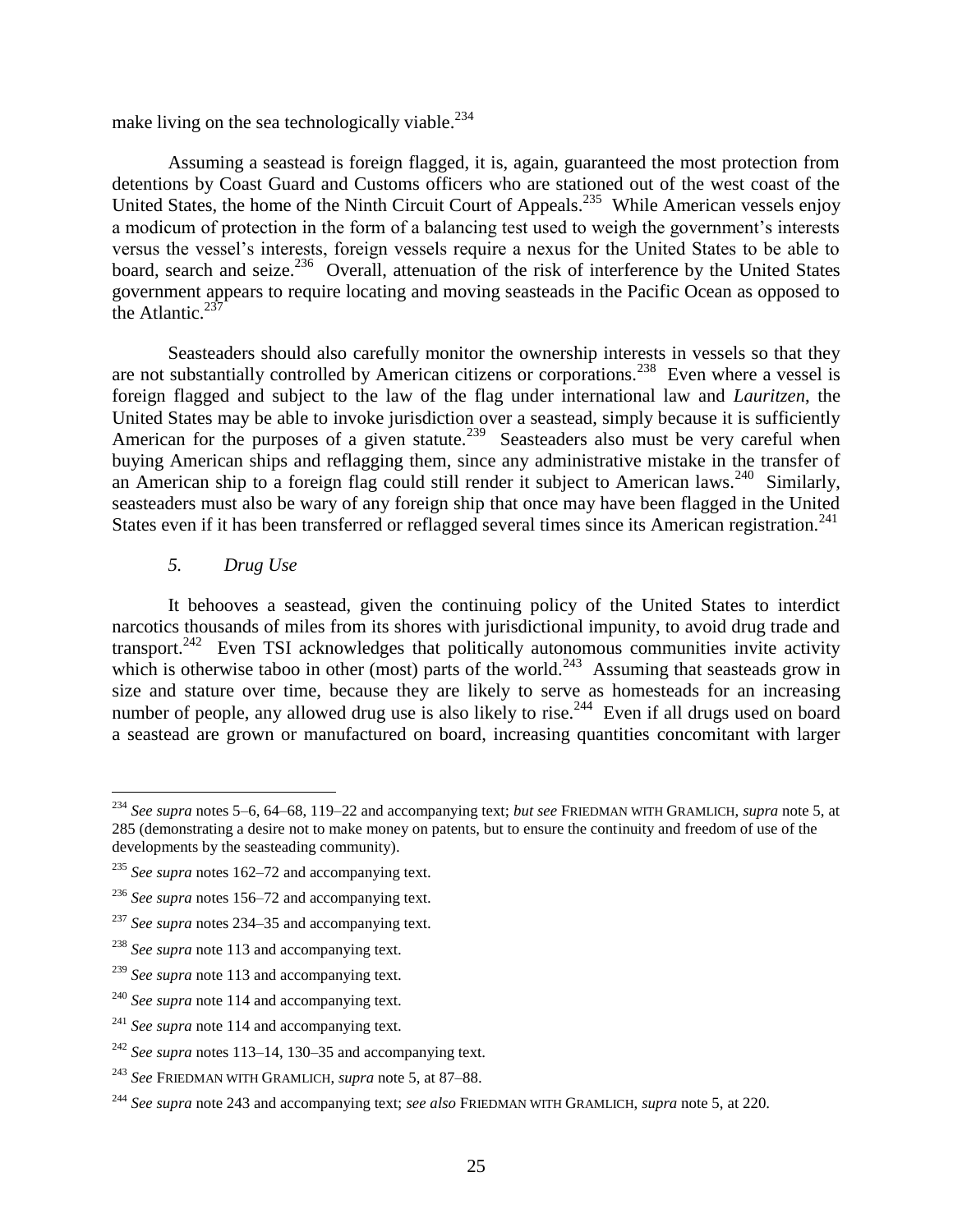populations are more likely to invite interference by the United States.<sup>245</sup> Mere size of a drug cache serves as evidence as to intent to distribute in the United States and sets guidelines for sentencing.<sup>246</sup> And as discussed above, articulated suspicion of drug smuggling significantly lowers the barriers to the United States under its domestic law taking jurisdiction over foreign flagged vessels. $^{247}$ 

### *6. Trade*

To avoid civil admiralty jurisdiction, seasteads may consider avoiding trading or contracting with American persons or vessels.<sup>248</sup> Most of The Seasteading Institute principals are United States citizens, and undoubtedly many first seasteaders will be American, making a principle of non-interaction with others in the United States a difficult choice.<sup>249</sup> Regardless, should a seastead choose to trade directly with other nations, it will run the risk, if conveniently flagged, of incurring inspections, port detentions, or *de facto* punishments for lacking a genuine link with the vessel flag state. $^{250}$ 

To avoid this problem, the seastead may consider employing crews on subsidiary vessels or contracting with other vessels and crews by charter party to transport goods or serve to go between the larger, lumbering seastead and a nearby port of call.<sup>251</sup> Subsidiary vessels and crew as part of a seastead's family presumably hope to avoid all the same jurisdictional problems the main vessel is attempting to avoid.<sup>252</sup> Chartered trade boats may alleviate this concern.<sup>253</sup>

In both cases, especially with respect to the United States, the seastead would have to be extremely vigilant about the activities going on board any vessel associated with it. For instance, a charter party vessel may contract to transport goods and persons back and forth between a seastead lying just beyond the EEZ or contiguous zone of the United States.<sup>254</sup> If the Coast Guard suspected the contracted vessel to be engaged in drug smuggling or other crimes, the United States could pursue and arrest the seastead under the mothership doctrine.<sup>255</sup> Mere association would be enough for the United States to pursue the seastead, if not indict it *in rem*

 $\overline{\phantom{a}}$ <sup>245</sup> *See supra* notes 113–14, 130–35 and accompanying text; *infra* notes 255–56, 264 and accompanying text.

<sup>&</sup>lt;sup>246</sup> See Turner v. U.S., 396 U.S. 398, 423 (relating size of drug cache to an assessment of an intent to distribute); Chapman v. U.S., 500 U.S. 453, 455 (1991) (relating size of drug cache to sentencing guidelines).

<sup>247</sup> *See supra* notes 147, 151, 153 178–79 and accompanying text. *But see supra* notes 156–72 and accompanying text.

<sup>248</sup> *See supra* note 20 and accompanying text.

<sup>249</sup> *See* The Seasteading Institute, TSI Management Team, http://seasteading.org/about-tsi/managementteam (last visited August 2, 2010); *supra* notes 20, 90–109 and accompanying text.

<sup>250</sup> *See supra* notes 84–86 and accompanying text.

<sup>251</sup> *See supra* note 250 and accompanying text.

<sup>252</sup> *See supra* notes 11, 21–29 and accompanying text.

<sup>253</sup> *See supra* note 250 and accompanying text.

<sup>254</sup> *See infra* note 253 and accompanying text.

<sup>255</sup> *See supra* notes 192, 195–97 and accompanying text.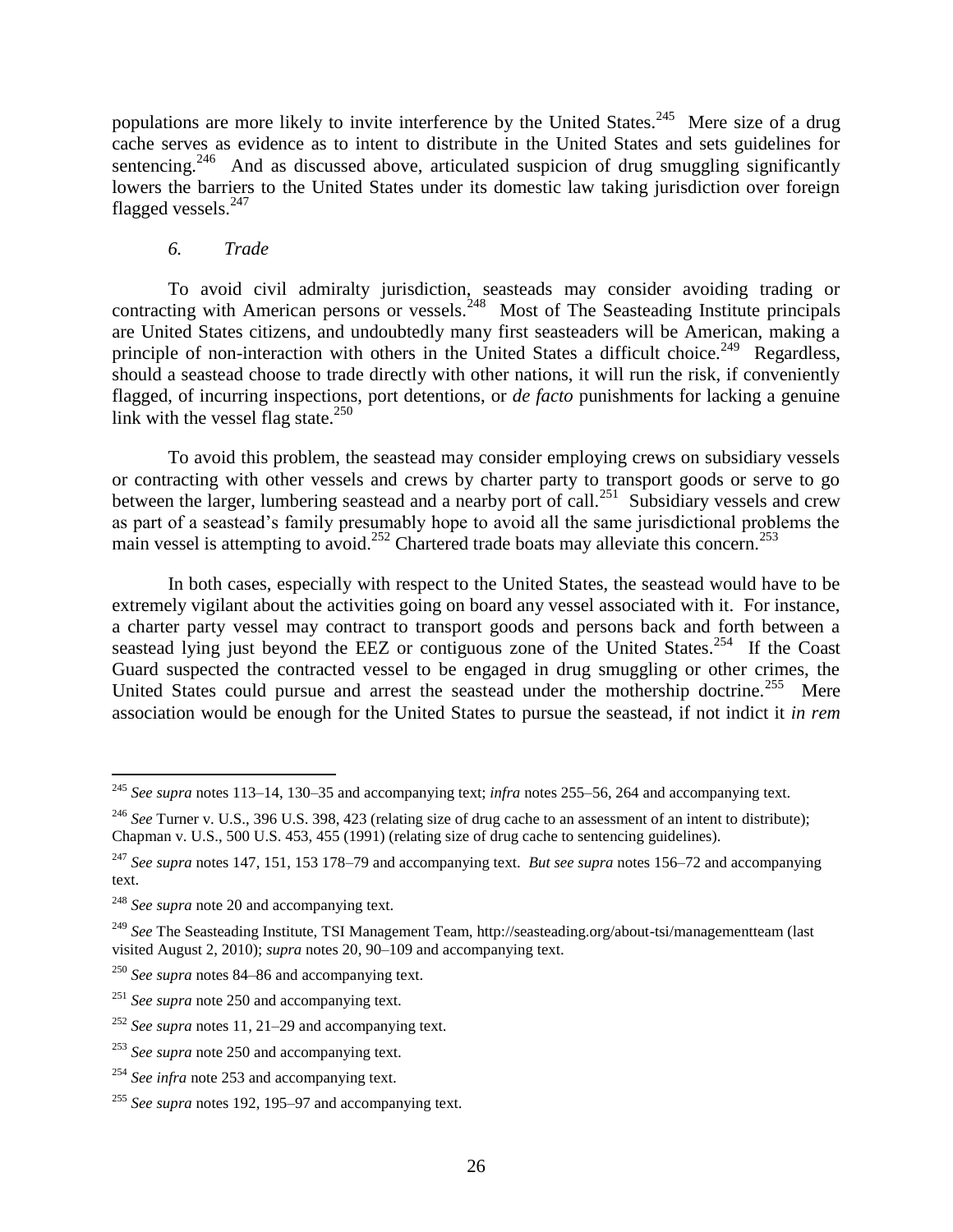and the residents *in personam* for conspiracy to distribute.<sup>256</sup> Seasteads need to institute diagnostic mechanisms to prevent ignorant association with vessels or crews that the United States may tie to the seastead.<sup>257</sup>

## *7. Other International Bases of Criminal Jurisdiction Applied to Seasteads*

The territoriality principle is implicated by the seastead's location and the objective territoriality principle is implicated by the United States' own assessment of how the vessel's activity will affect the country.<sup>258</sup> The similar protective principle allows the United States to arrest activity for national interests.<sup>259</sup> Most of the bases for American law enforcement jurisdiction over a seastead discussed so far fall into one of these categories.<sup>260</sup> But what of the other bases $2^{261}$ 

The nationality principle indicates that Americans on seasteads are still subject to the laws of the United States even while they may seek political autonomy.<sup>262</sup> Nationality may include ownership of a vessel, even if the vessel is registered in another country.<sup>263</sup> The passive personality principle indicates that seasteads or residents who harm an American may find themselves haled into federal court in admiralty in order to face criminal charges for wrongdoing.<sup>264</sup>

Last is the universal principle of jurisdiction, which allows for any nation anywhere to take jurisdiction over a vessel engaged in what amount to crimes against humanity.<sup>265</sup> Piracy is the prime example of an activity that will subject a vessel or a person to universal jurisdiction.<sup>266</sup> It is not an activity in which a transparent, freedom-oriented community is likely to intentionally engage.<sup>267</sup> On the other hand, because seasteaders no longer would be bound by "previous" constitution[s]," the community would need to find a way to obtain redress of grievances.<sup>268</sup> Torts happen; even in a community system eschewing outside authority a victim suffering harm

 $\overline{\phantom{a}}$ <sup>256</sup> *See supra* notes 192, 195–97 and accompanying text.

<sup>257</sup> *See supra* notes 254–56 and accompanying text.

<sup>258</sup> *See supra* notes 124–25 and accompanying text.

<sup>259</sup> *See supra* note 124 and accompanying text.

<sup>260</sup> *See supra* notes 123–26 and accompanying text.

<sup>261</sup> *See supra* note 124 and accompanying text.

 $^{262}$  Blackmer v. U.S., 284 U.S. 421, 438 (1932) ("The jurisdiction of the United States over its absent citizen, so far as the binding effect of its legislation is concerned, is a jurisdiction *in personam*, as he is personally bound to take notice of the laws that are applicable to him and to obey them."); *accord* Rivard v. U.S., 375 F.2d at 885–86; see *supra* notes 123–24 and accompanying text.

<sup>263</sup> Anderson, *supra* note 48, at 339; *see supra* notes X–X and accompanying text.

<sup>264</sup> *See supra* notes 123–24 and accompanying text.

<sup>265</sup> *See supra* note 124 and accompanying text.

<sup>266</sup> *See supra* note 124 and accompanying text.

<sup>267</sup> *See* FRIEDMAN WITH GRAMLICH, *supra* note 5, at 196, 251, 254 & 260.

<sup>268</sup> *See* U.S. CONST. amend. I; THE DECLARATION OF INDEPENDENCE para. 30 (U.S. 1776)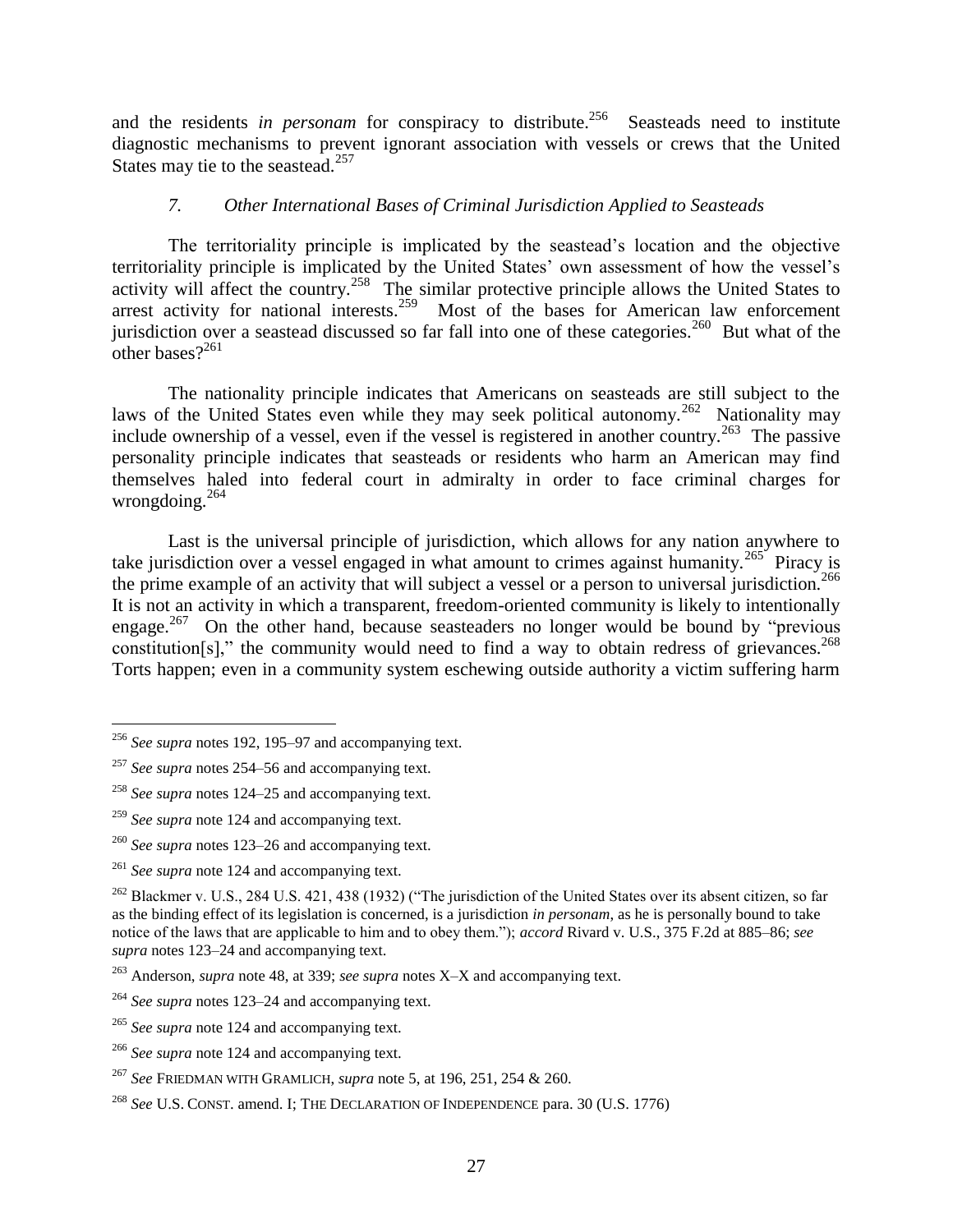at the hands of another will want and need to seek redress for the harm.<sup>269</sup> When a seasteader suffers harm from a person external to the community, it will also be tempting for the seasteader or a number of his comrades to seek justice by physical reprisal.<sup>270</sup>

The international legal definition of piracy incorporates an illegal act of violence, detention or depredation, committed by the crew or passengers of a vessel on the high seas against another vessel.<sup>271</sup> In seeking justice but avoiding jurisdictional authority, some seasteaders could unwittingly commit piracy, making the entire seastead subject to universal jurisdiction by any nation, including the United States. $^{272}$ 

## *B. Forestalling American Jurisdiction with Transparency and Openness*

The Seasteading Institute is to be commended, because it believes that transparency and openness, particularly with governments, is likely to prevent interference in the long run.<sup>273</sup> TSI hopes that openness will allow it to negotiate with governments in good faith, because "if a seastead tries to hide something from a government, [it] will almost certainly find out eventually anyway, and be angrier when [it does]." $^{274}$ 

Given that seasteading is politically agnostic, any seastead may have a set of rules vastly different from the rules of another high seas community or vastly different from the laws of a nation-state.<sup>275</sup> Although disclosure in a great sense runs counter to autonomy, a seastead's disclosure of its community rules, enforcement mechanisms and adjudicatory proceedings are more likely to put governments at ease about its goings-on.<sup>276</sup> Just as juridical entities here in the United States tend to publicize their actions in registers, reporters, newspapers, the internet and other sources, seasteads may consider doing the same using the internet.<sup>277</sup> Assuming a seastead has never given the United States government reason to disbelieve the community's leaders, if the Coast Guard can view a continuously updated listing of the seastead government's actions, it is more likely to trust the good faith of that seastead and seasteading in general.<sup>278</sup> If a seastead government's disclosed actions demonstrate that the community's activities generally comport with those generally accepted by humanity, governments are also less likely to interfere.<sup>279</sup>

 $\overline{\phantom{a}}$ <sup>269</sup> *See supra* note 2 and accompanying text.

<sup>270</sup> *See supra* note 269 and accompanying text.

<sup>271</sup> Mellor, *supra* note 121, at 377–78.

<sup>272</sup> *See supra* notes 266–71 and accompanying text.

<sup>273</sup> *See* FRIEDMAN WITH GRAMLICH, *supra* note 5, at 30 – 31, 43, 251, 257 & 260.

<sup>274</sup> *Id*. at 31 & 257.

<sup>275</sup> *See id*. at 7–8.

<sup>276</sup> *See supra* notes 2, 275 and accompanying text.

<sup>277</sup> *See supra* notes 275–76 and accompanying text.

<sup>278</sup> *See supra* notes 275–77 and accompanying text.

<sup>279</sup> *See supra* notes 275–78 and accompanying text.